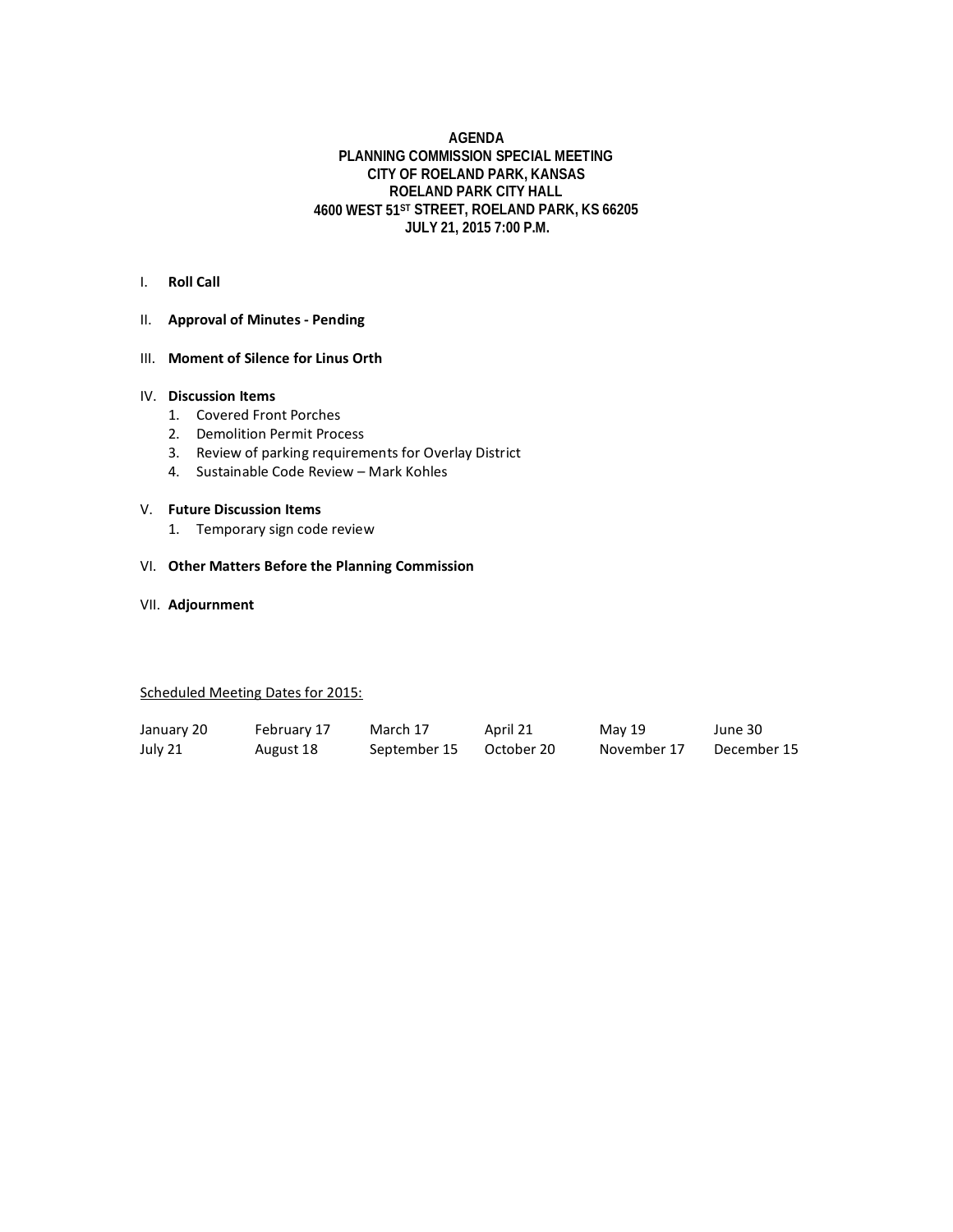# **City of Roeland Park Action Item Summary**

Date: 7/21/2015 Submitted By: Mike Flickinger

| $\Box$ Ordinance | $\Box$ Resolution | $\Box$ Presentation |
|------------------|-------------------|---------------------|
| $\Box$ Agreement | Discussion        | $\lrcorner$ Other   |

Covered Front Porches

# **Recommendation:**

**To discuss recommending the amendment to Chapter 16-425 regarding Yard Exceptions in the City Code of Ordinances to allow for covered front porches in Roeland Park.**

# **Details:**

Below is the suggested revisions to the City Code to allow covered front porches.

# • **Sec. 16-425. - Yard Exceptions—Required Yards.**

(a)

Every part of a required yard shall be open from its lowest point to the sky unobstructed except for the ordinary projection of sills, belt courses, cornices, chimneys buttresses, ornamental features and eaves; provided however, that none of the above projections shall extend into a court more than six inches nor into a minimum yard more than 30 inches; and provided further that canopies or open porches having a roof area not exceeding 60 square feet may project a maximum of six feet into the required front or rear yard. Unenclosed decks not more than 30 inches above natural grade may extend into the rear yard to the same extent as a detached accessory building. For purposes of this section the height above natural grade shall be measured along the perimeter of the deck and shall not exceed 30 inches at any point. Patios, pools or similar structures which are at or below grade may be located in any side or rear yard area provided they are at least three feet from any property line.

# **PROPOSED:**

• **Sec. 16-425. - Yard Exceptions—Required Yards.** 

(a)

Every part of a required yard shall be open from its lowest point to the sky unobstructed except for the ordinary projection of sills, belt courses, cornices, chimneys buttresses,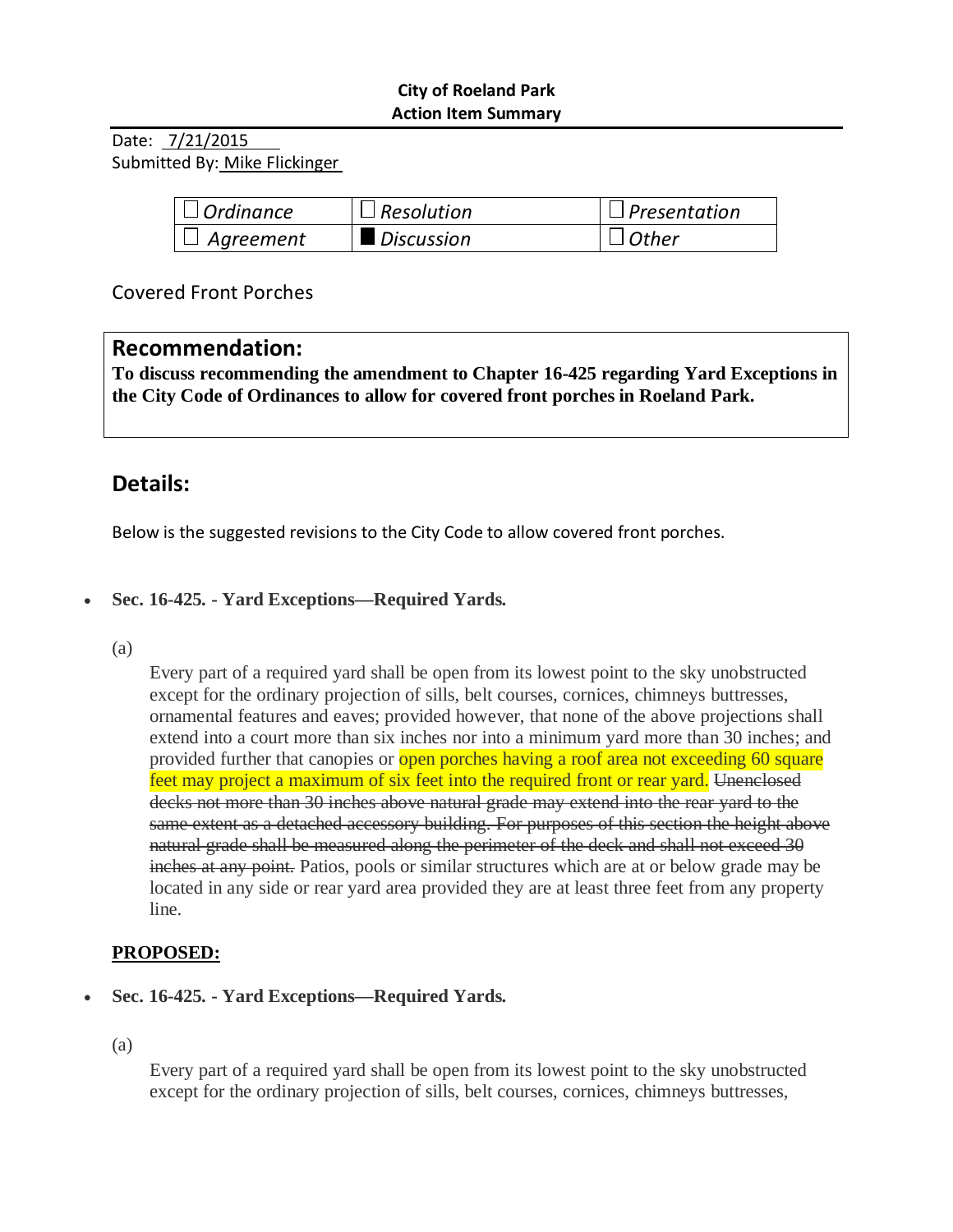ornamental features and eaves; provided however, that none of the above projections shall extend into a court more than six inches nor into a minimum yard more than 30 inches.

- 1. Canopies or open porches having a roof area projecting a maximum of ten feet into the required front yard set-back and a maximum width of the single-family residential structure shall be allowed where there are no deed restrictions and where they meet the following criteria:
	- a. The porch must be designed and finished with materials that match the existing house as to appear that it was part of the original house;
	- b. The covered porch shall be attached to the main house structure;
	- c. The roof pitch shall be within a minimum of 2.5/12 pitch of the existing house roof;.
	- d. The covered porch shall remain open and free of any screening or glass that encloses the space; and,
	- e. The covered porch shall have an open decorative railing around it that compliments the porch and house structure; the railing shall be no higher than 38 inches and the minimum post size shall be at least 8" nominal dimension.
- 2. Patios, pools or similar structures which are at or below grade may be located in any side or rear yard area provided they are at least three feet from any property line.

| Amount of Request:                                  | \$0.00                 |  |
|-----------------------------------------------------|------------------------|--|
| Budgeted Item? $\blacksquare$ Yes $\blacksquare$ No | <b>Budgeted Amount</b> |  |
| Line Item Code/Description:                         |                        |  |

#### **Financial Impact**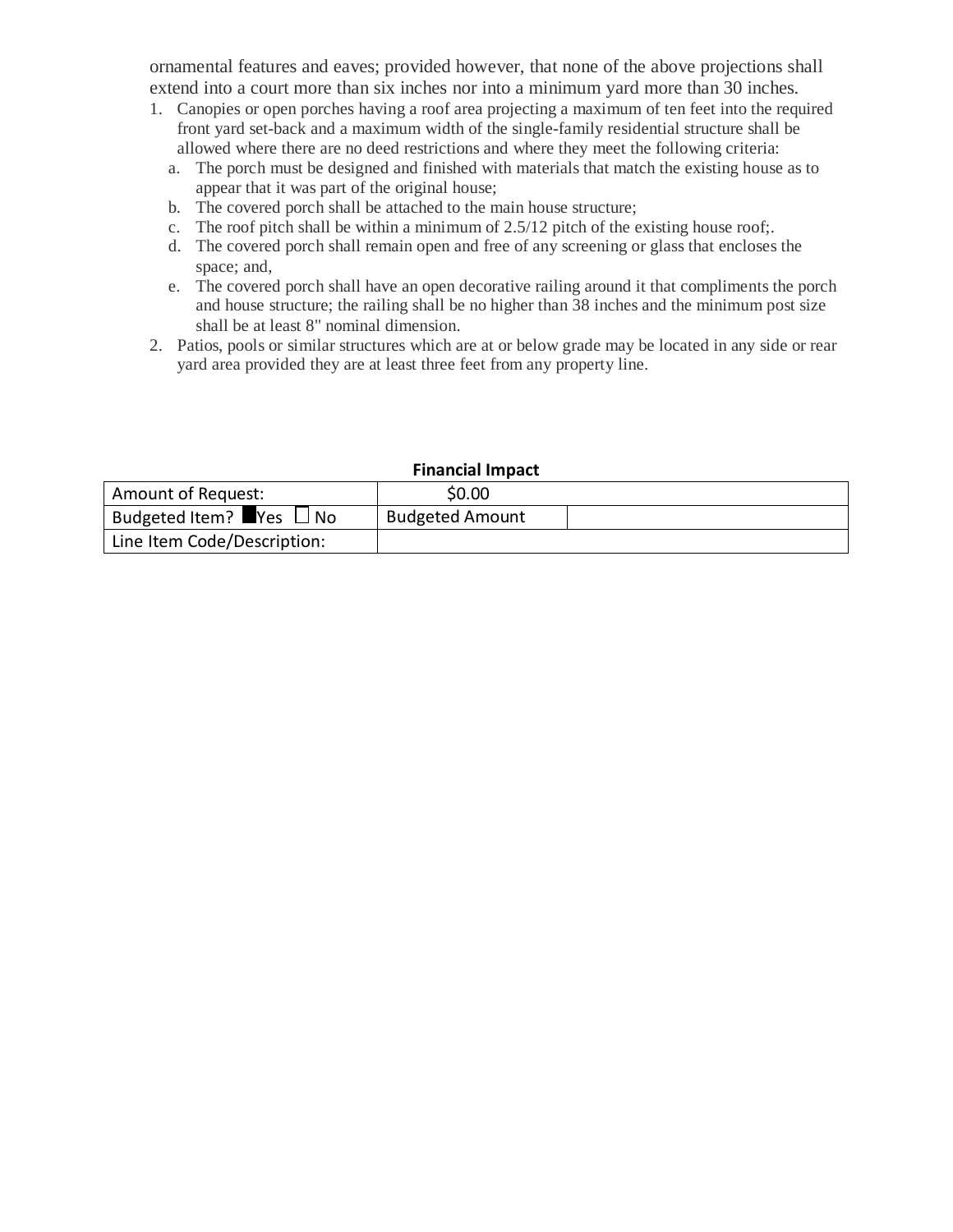# **City of Roeland Park Action Item Summary**

Date: 7/21/2015 Submitted By: Jennifer Jones-Lacy

| $\Box$ Ordinance | $\Box$ Resolution | $\Box$ Presentation |
|------------------|-------------------|---------------------|
| $\Box$ Agreement | Discussion        | $\Box$ Other        |

Demolition Permitting Review

# **Recommendation:**

**Make a recommendation to Council to include language in the City Code guiding the demolition permitting process.**

# **Details:**

The June 30th Special Meeting regarding the Special Use Permit for 47th and Mission raised questions on the City Code regarding demolition permitting. The City Code currently does not require landowners to make improvements to the lot outside of filling any basement or excavation on the premises to leave it in safe condition. There was an interest from the members of the Planning Commission to review the city code and make a recommendation to Council that would require improvements to the lot after a demolition.

The Planning Commission only has statutory authority over Chapter 16. Because demolition is located in Chapter 8 in the city code, the Commission's recommendation would only be advisory and is not subject to the same regulations of approval as required for Chapter 16.

In reviewing demolition permit requirements of other municipalities, some require that a site be leveled after demolition is complete. Below is a list of three Cities with this requirement that you may want to consider when recommending a change to the City Council.

**Englewood, Colorado:** Englewood requires any demolition contractor to follow certain procedures including erosion control and requiring the site to be "cleaned, filled and leveled within 48 hours after demolition is complete".

**Mission, Kansas:** Mission requires that any demolition of a structure would require the site be leveled and graded with the foundations removed or collapsed and covered.

**Merriam, Kansas:** Merriam requires that the foundations be removed or that basements be filled and the property to be brought to grade. They use the unsafe structures portion of their City Code to enforce this requirement.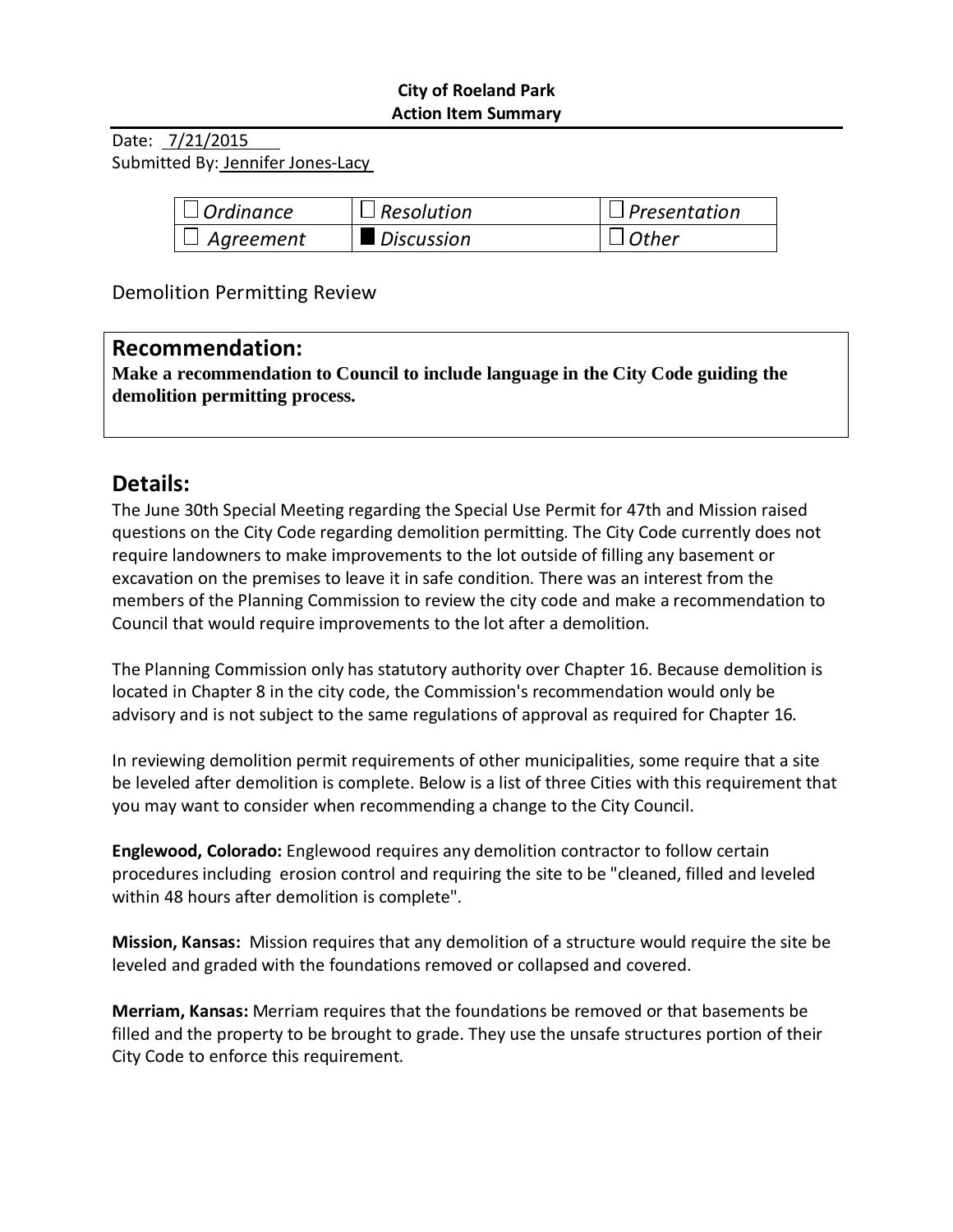# **City of Roeland Park Action Item Summary**

Date: 7/21/2015 Submitted By: Jennifer Jones-Lacy

| $\vert \,\vert$ Ordinance         | $\Box$ Resolution | $\Box$ Presentation |
|-----------------------------------|-------------------|---------------------|
| $^{\shortmid}$ $\sqcup$ Agreement | Discussion        | $\Box$ Other        |

Parking Requirements for the 47th Street Overlay District

| Recommendation:               |  |
|-------------------------------|--|
| For discussion purposes only. |  |
|                               |  |

# **Details:**

A member of the Planning Commission suggested a review of parking requirements for the 47th and Mission Overlay District. Below is the section of the City Code (16-501) that discusses parking in that district.

3) Parking.

(i) Required parking. The required parking shall be established by the applicable standards for the underlying zoning district. However, parking shall not cover more than 50 percent of the lot area.

(ii) Location. Parking shall be provided primarily behind buildings in the village area, however up to 50 percent of the required parking may be provided to the side of a building. No off-street parking shall be provided in front of the building line in the village area. Parking on commercial lots outside the village area should be located primarily behind the building, but may be located on the side or in front of the building.

(iii) Shared parking. Parking requirements may be met through shared parking according to the following conditions and standards:

(A) A written agreement for the joint use of parking facilities shall be executed by the parties, approved by the city and recorded with the Johnson County Register of Deeds. The agreement shall include any cross access easements among property owners deemed necessary by the City to effectuate the agreement.

(B) Parking requirements are cumulative except that parking may be shared, at the sole discretion of the City, according to the following standards: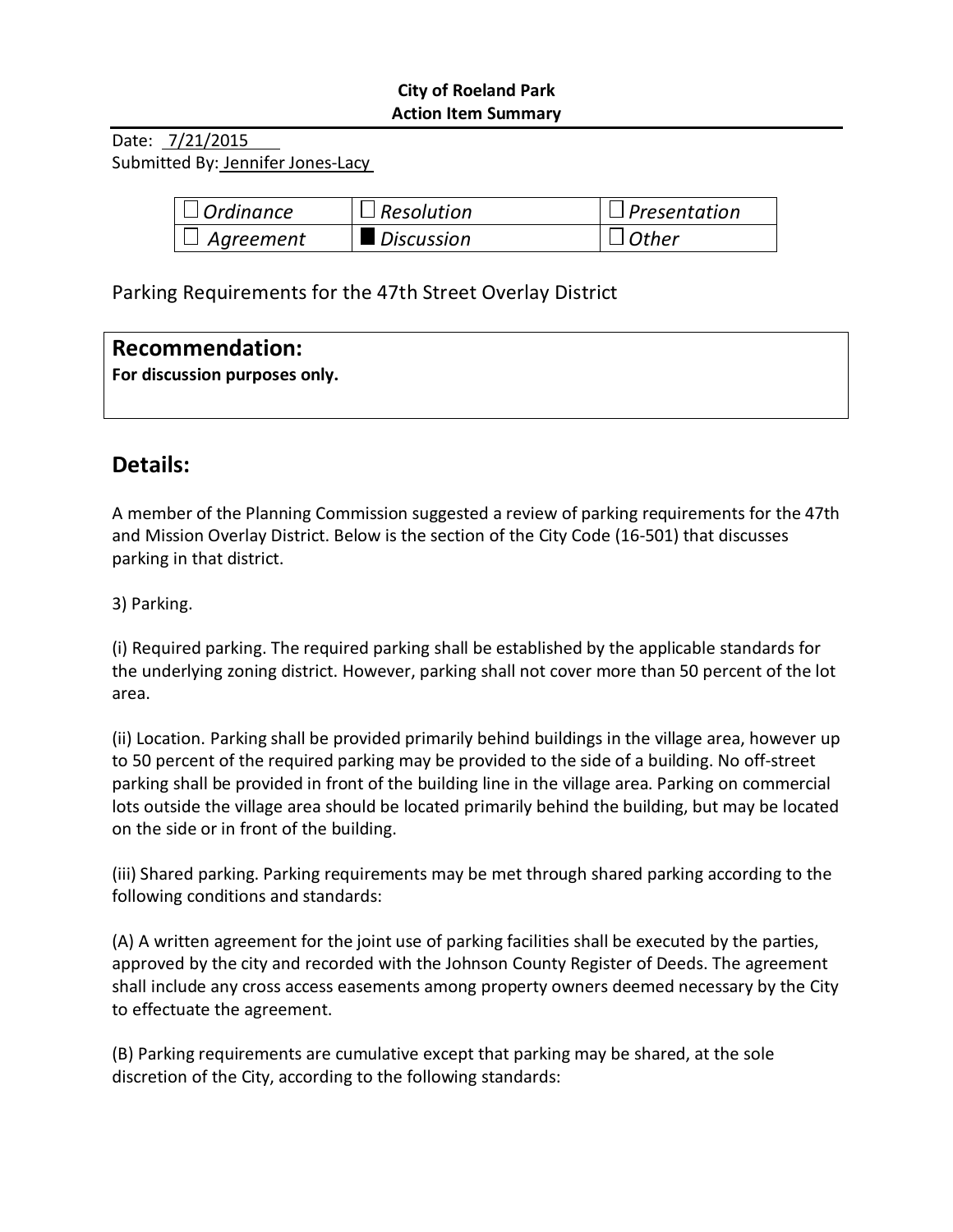(I) When two or more uses located on the same or adjacent lot have distinctly different hours of operation (e.g. commercial office and residential, or church and school) 100 percent of the required parking may be shared. Required parking shall be based on the use that demands the greatest amount of parking per the requirements of the underlying zoning district.

(II) When two or more uses located on the same or adjacent lot have distinctly different peak hours of operation—(e.g. office and restaurant/entertainment), 50 percent of the required parking spaces may be shared among the uses.

(III) Shared parking shall not be allowed if the parking spaces are more than 700 feet from the main entrance of the building.

(C) Direct pedestrian access, meeting the requirements of subsection (f)(2)(iii), shall be provided between any shared parking and the main entrance of any building proposing to share parking.

(D) Applicants for shared parking shall submit a statement indicating the ability of the proposed shared parking arrangement to meet the demands of all uses involved. The statement shall include hours of operation, hours of peak operation, forecasted demand, and other data indicating the appropriateness of shared parking.

(E) Any change of use or other change causing violation of the shared parking agreement or these standards shall invalidate the shared parking eligibility and the parking requirements of the underlying zoning district shall be met.

(iv) On-street parking. Any on-street parking, authorized by the City and within 300 feet of the lot, may be credited towards the on-site parking requirements at a rate of one on-site parking space credit for every four on-street parking spaces. A maximum of 50 percent of the required parking may be satisfied by on-street parking credits. On-street parking spaces may be counted by more than one user in meeting this requirement.

(v) Bicycle parking. Bicycle parking facilities are encouraged. Any bicycle parking spaces provided within 100 feet of the main entrance of a building may be credited towards the onsite parking requirements at a rate of one parking credit for every five bicycle parking spaces. A maximum of ten percent of the required parking may be satisfied by the bicycle parking credit.

(vi) Landscape elements. Parking lots larger than 20 spaces shall incorporate at least one internal landscape island into the lot design. Landscape islands shall be at least ten percent of the parking lot area. Each required landscape island shall be a minimum of 20 square feet and a maximum of 500 square feet. Landscape islands shall maintain a minimum five foot width at all times. Landscape islands shall be planted with landscape elements consistent with subsection (f)(5). Landscape elements along the perimeter of a parking lot shall not count towards the landscape island requirement.

(vii) Lighting. Exterior lighting on commercial properties shall be designed and maintained so as to not cast obtrusive glare onto sidewalks, streets, or property used for residential purposes.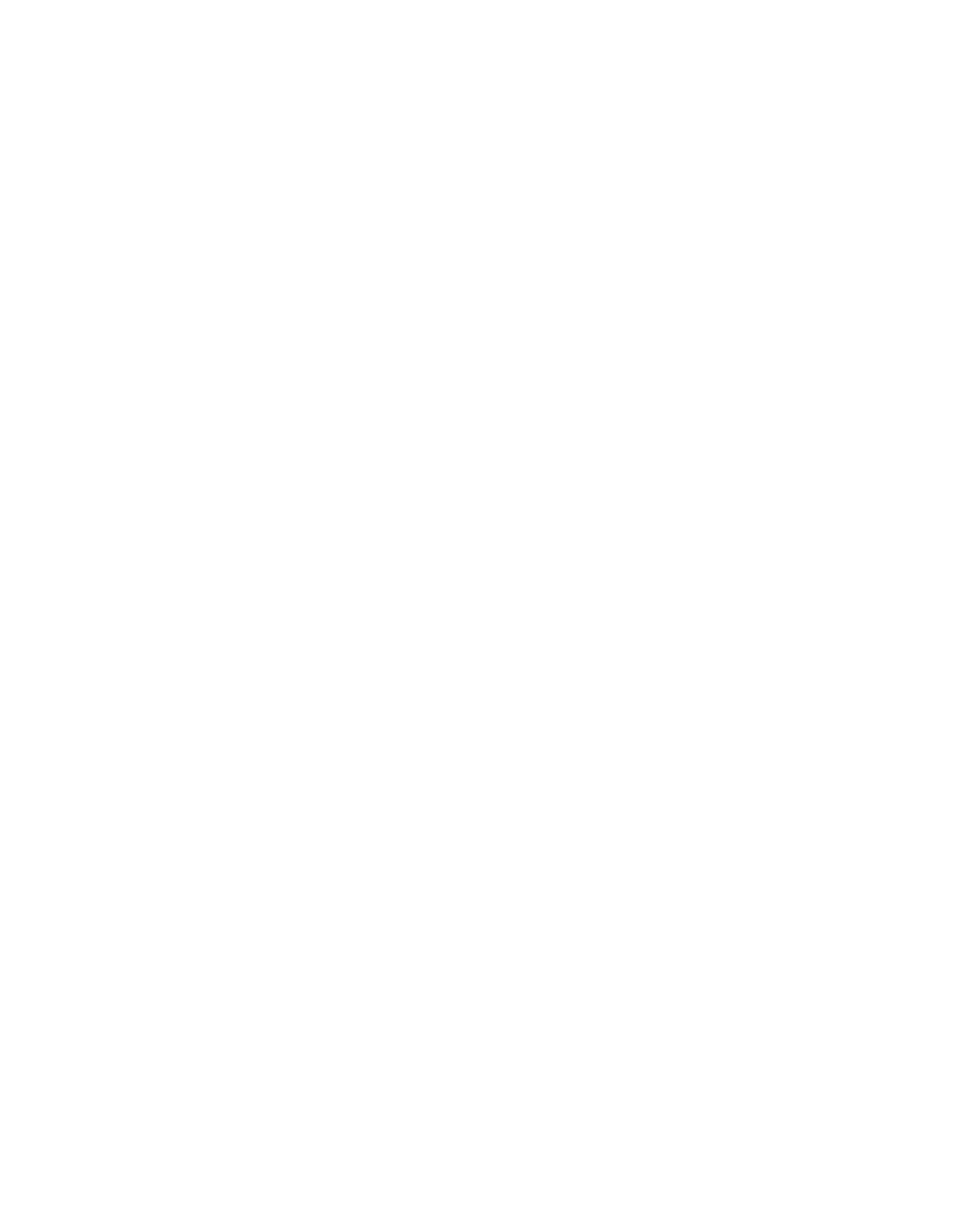# **Sustainable Code Framework & Code Audits Meeting Summary July 14, 2015**

Recommendations came in two general forms:

- 1) Ways that MARC could continue to support the adoption of codes and policies that facilitate sustainable development, and
- 2) Ways that MARC could improve the Sustainable Code Framework as a tool for local governments.

#### *MARC Support*

Cities would like to continue to be able to access technical support when considering the adoption of policies to facilitate sustainable development. This is difficult since the grant has ended that initially supported this work. However several approaches were identified that fits into MARC's current capacity. They include:

- MARC can sponsor workshops that address specific sustainable development issues. For example a workshop addressing redevelopment of strip centers.
- MARC does have expertise in a number of areas that can assist local governments. For example MARC can help individual communities in reviewing and adopting strategies to implement Complete Street policies.
- MARC can also assist local communities in providing research on specific topics related to sustainable development and codes and policies.
- The quarterly meetings of the Planners Roundtable can address important issues related to sustainable development.

MARC needs to designate a specific person to coordinate this work and that local governments can contact.

#### *Website*

It was agreed that a number of improvements could be made to the website to make it more useable and accessible for local government officials. Following are some of those suggestions:

- $\cdot$  A better opening page explaining how to use the website and its tools.
- $\cdot \cdot$  Create a two-tiered approach to the website with a simplified set of information, while also allowing someone to dig deeper. Particularly focus on simplifying the benefits and strategies section under each concept as well as emphasizing examples of how communities addressed specific issues. More emphasis through case studies and examples of how to address issues.
- Focus more on challenges and how communities are addressing specific issues. This could include:
	- Issues identified by Chris Brewster in his final report
	- Identified issues that specific projects faced and how they addressed them
	- Emphasize how to use the framework to help address these issues
- $\cdot \cdot$  Try to better connect the projects in the framework with the policies and strategies
- Continue to add new contact and contacts

#### *Key Issues*

The principle issue is how will this work be accomplished and who will be the key contact for local governments. It is not so much a technical issue related to the website, but a content issue that must be generated by program staff.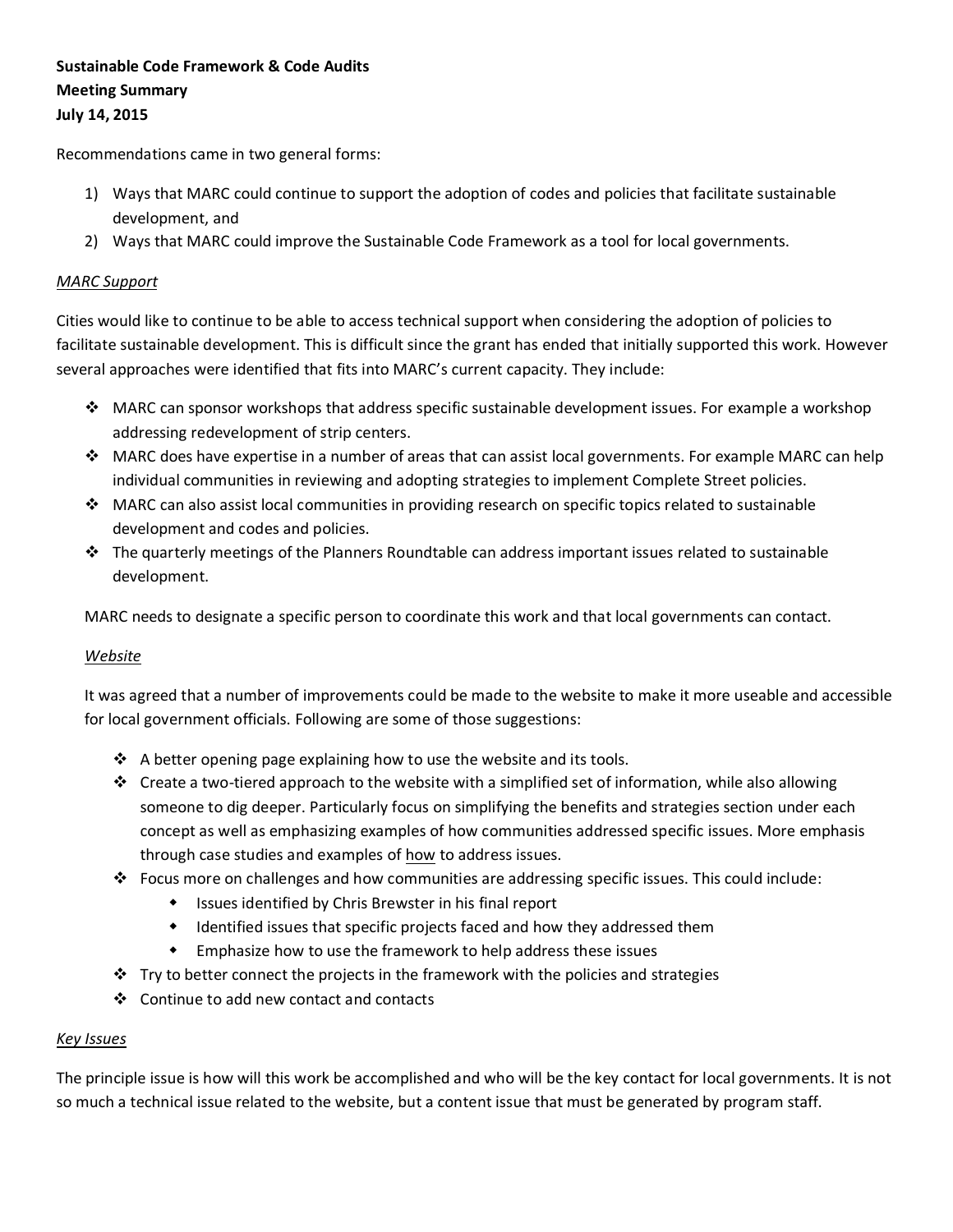# SUSTAINABLE CODE FRAMEWORK AND COMMUNITY AUDIT

FINAL REPORT - November 2014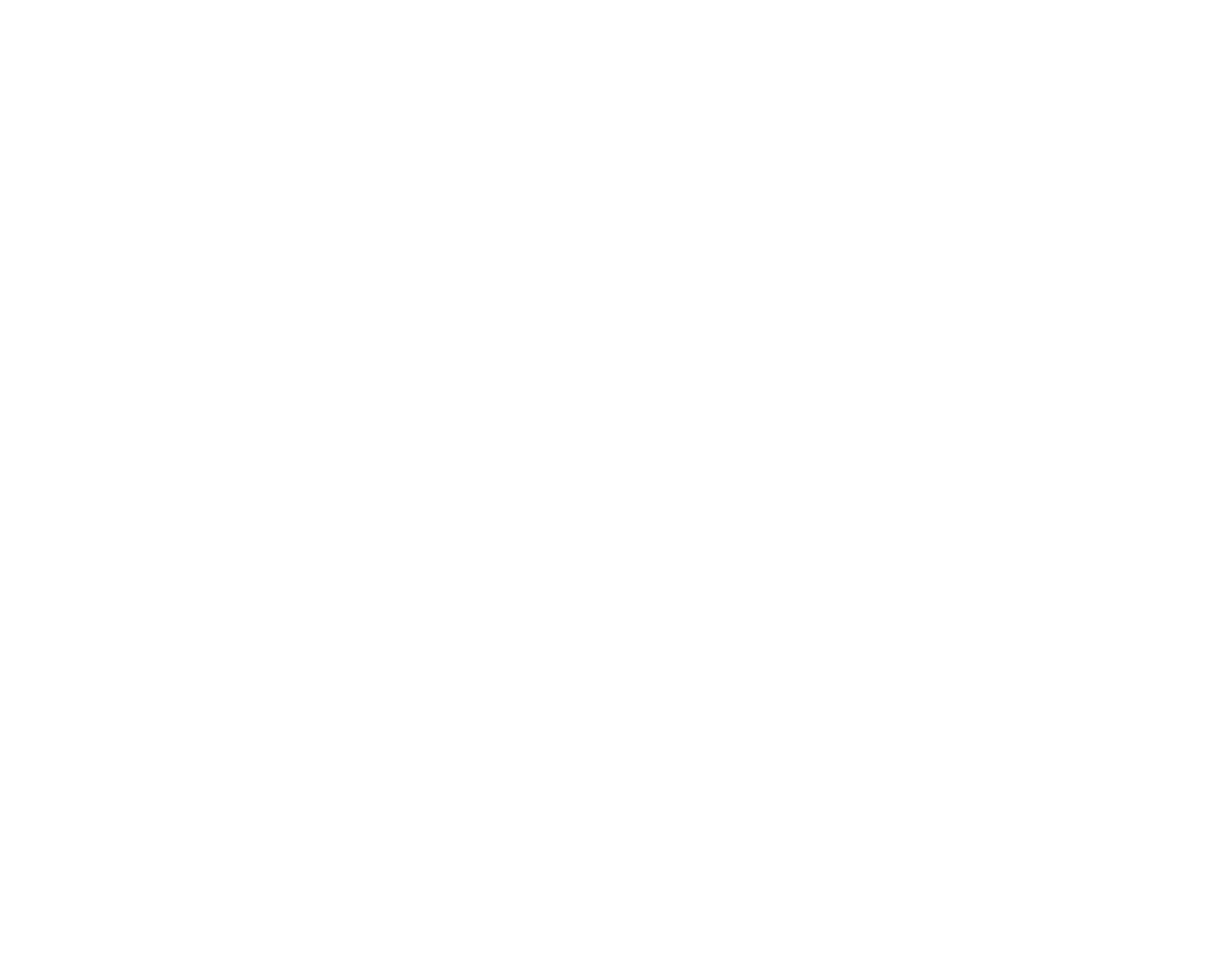# TABLE OF CONTENTS

| Introduction                   |    |
|--------------------------------|----|
| Approach                       | 1  |
| Model Sustainable Code Website | 2  |
| Code Audits                    | 3  |
| Typical "Quick Fixes"          | 5  |
| Common Impediments             | 8  |
| Street Design                  | 8  |
| Placemaking                    | 9  |
| Housing Choices                | 11 |
| Summary                        | 13 |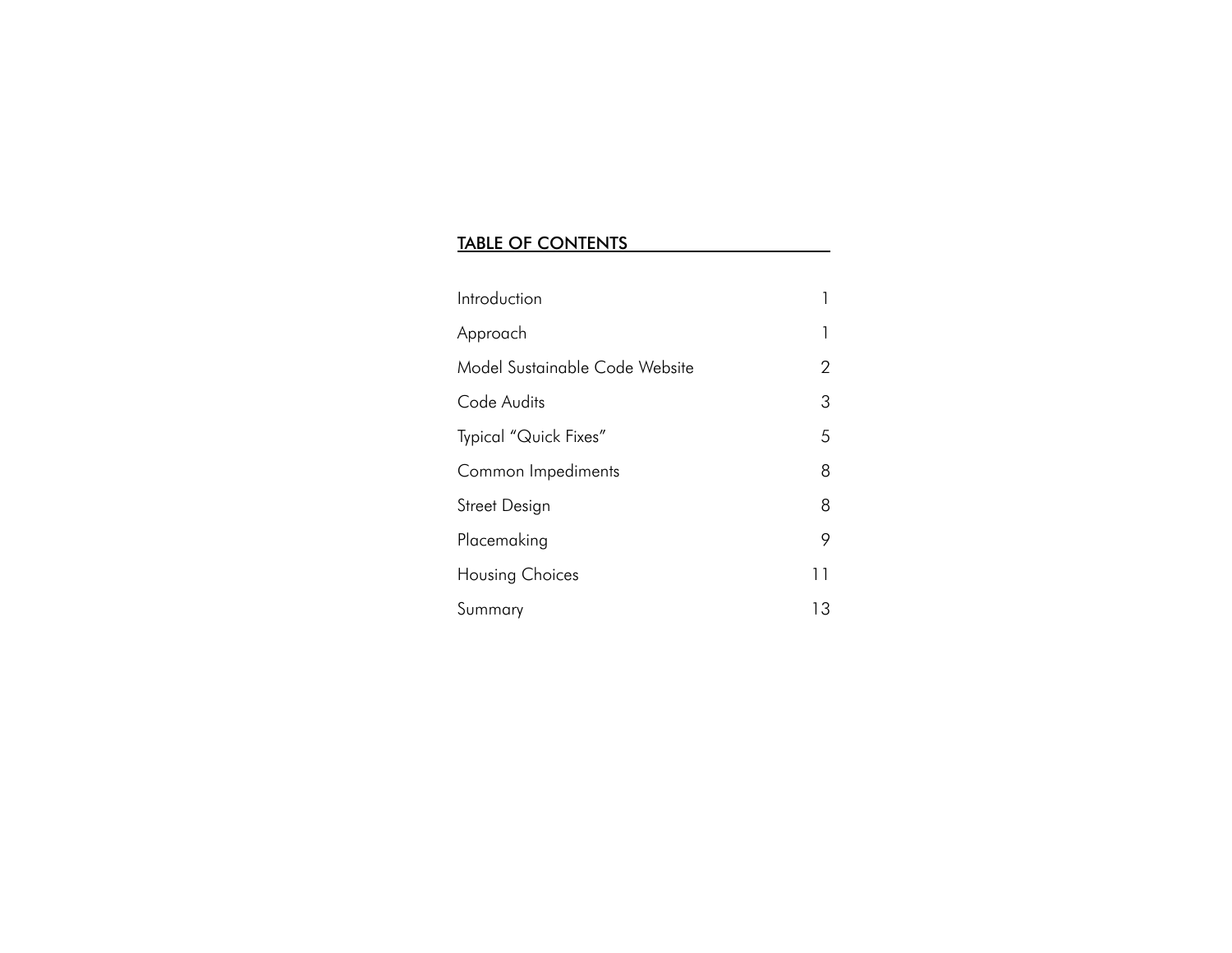#### ACKNOWLEDGEMENTS

# Department of Housing and Urban Development<br>(HUD)<br>This and the Urban Development (HUD)

This project was made possible by a Sustainable Communities Planning Grand for the United States Communities Planning Grand tor the United States<br>Department of Housing and Urban Development, Office of Sustainable Housing and Communities. (2013 – 2014)



## Mid-America Regional Council (MARC)

Partner Jurisdictions: Participation from staff and stakeholders from the following partner jurisdictions contributed to the Model Sustainable Development Code Website and individual jurisdiction development code audits:

- Fairway, KS
- Gladstone, MO
- Grandview, MO
- Independence, MO
- Mission, KS
- Prairie Village, KS
- Raytown, MO
- Roeland Park, KS





Consultant Team:

# gouldevans

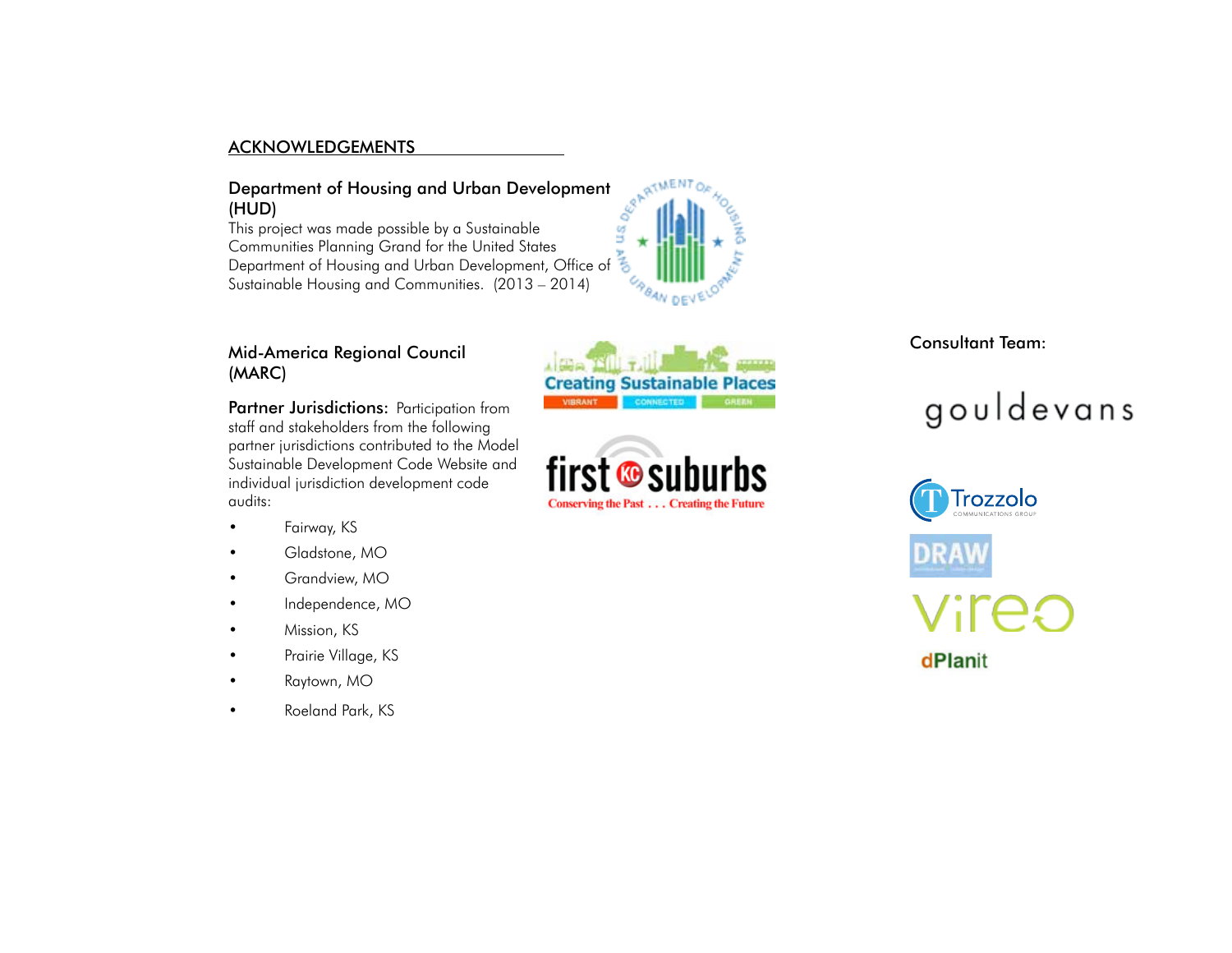# SUSTAINABLE CODE FRAMEWORK AND COMMUNITY AUDIT



#### REINVESTMENT

Reinvesting in existing communities and neighborhoods ensures they remain or become vibrant, connected, green places.



#### TRANSPORTATION CHOICE

Varied transportation options help reduce family travel costs, reduce air pollution, and connect families to jobs and services.



### HOUSING CHOICE

Housing choices for all ages, lifestyles, and income levels help support diverse communities and a healthy housing industry.



#### CORRIDORS & ACTIVITY CENTERS

Vibrant corridors connecting activity centers encourage new developments and public transportation while making efficient use of public and private assets.

# DESIGN FOR HEALTHIER LIFESTYLES



#### UNIQUE COMMUNITY CHARACTERISTICS

Distinctive communities and historical, cultural and natural assets increase the vibrancy of a region and contribute to its overall economic health.



#### RESOURCE CONSERVATION & ENERGY EFFICIENCY

Sustainable places conserve resources for future generations while simultaneously reducing costs and increasing economic and fiscal efficiency.

#### INTRODUCTION

This report provides a final summary of the Mid America Regional Council Model Sustainable Development Code and Community Code Audits project. It was made possible by a Sustainable Communities Planning Grant from the U.S. Department of Housing and Urban Development, Office of Sustainable Housing and Communities. The Model Sustainable Development Code project is part of MARC's Creating Sustainable Places initiative. For more information on the entire initiative, see http://www.marc.org/Regional-Planning/Creating-Sustainable-Places.

#### Approach

The Creating Sustainable Places initiative promotes a vision for VIBRANT, CONNECTED, and GREEN communities throughout the Kansas City Region. This 3-year program began in 2010 and involved more than 60 regional partners of local governments, state agencies, and civic, business and development organizations. A 40-member coordinating committee developed the 7 key principles for sustainable development in our metropolitan area.

The Model Sustainable Development Code project builds off of this vision and these principles. There are many broad and complex policy, program and design issues associated with these principles, and they may mean different things in the vastly different contexts within our region. However this effort aimed to narrow in on only those issues that are most impacted by development codes. Through facilitated discussions with our stakeholder jurisdictions, 22 "Sustainable Development Concepts" were identified under these principles. With emphasis on these 22 concepts, the model sustainable development code website and development code audits are focused on the most pressing regulatory issues that are important to our region.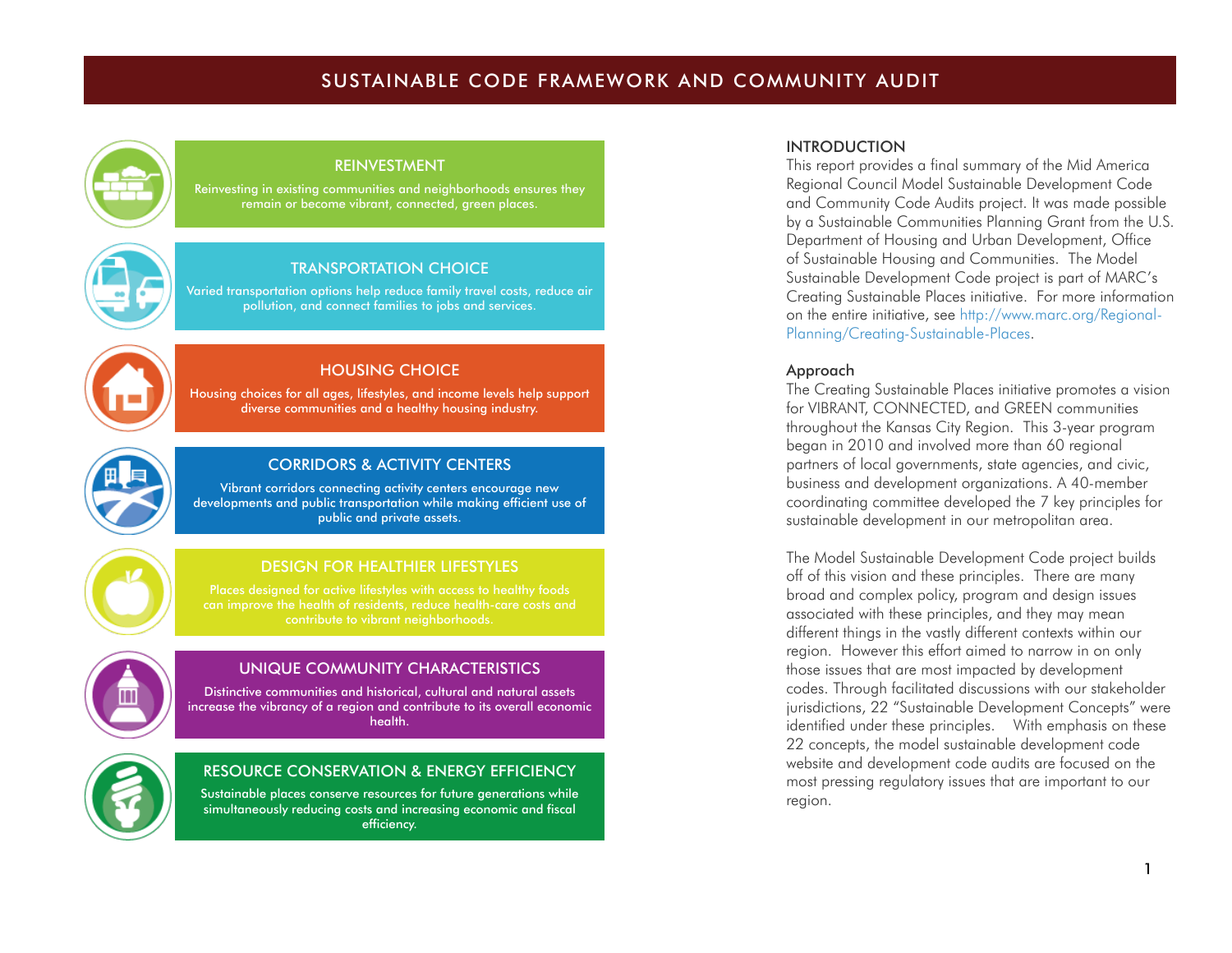This project involves 2 main components – a model sustainable development code website and code audits of eight local jurisdictions.

#### Model Sustainable Development Code Website

The model code website is established as a resource for code examples from other jurisdictions – most outside of our region – that address the sustainable development concepts identified by our stakeholder jurisdictions. Rather than jump directly to regulatory language, the website first establishes the policy supporting each concept, lists benefits and outcomes from the policy, and identifies a range of regulatory strategies that implement each concept. Example codes are then provided as a resource for jurisdictions that support those policies. http:// codes.sustainable-kc.org/

The model code website is organized under 3 main frameworks:

- LEARN organizing the development code strategies and code examples around the 7 main principles and 22 sustainable development concepts.
- CODE organizing the development code strategies around the table of contents of a model development code.
- EXPLORE demonstrating the types of projects and project metrics that support the principles and concepts from the model sustainable development code. This portion of the website will grow and become better coordinated with the 7 CSP principles and 22 sustainable development concepts as the data base of projects grow, and our experience implementing these projects in our region increases.



The 22 Sustainable Development Concepts, and the policies, strategies and codes that impact those concepts are arrange on the website under the 7 main CSP principles for those that want to learn and research particular topics.



The "Code Framework" arranges the same 22 Sustainable Development Concepts like a typical table of contents for a development code. This enables identifying interrelated – and possibly competing – sustainability principles within sections of development codes. For example, this image demonstrates how someone concerned about the "Pedestrian Oriented Public Realm" concept, may need to check several code sections that may impact that concept.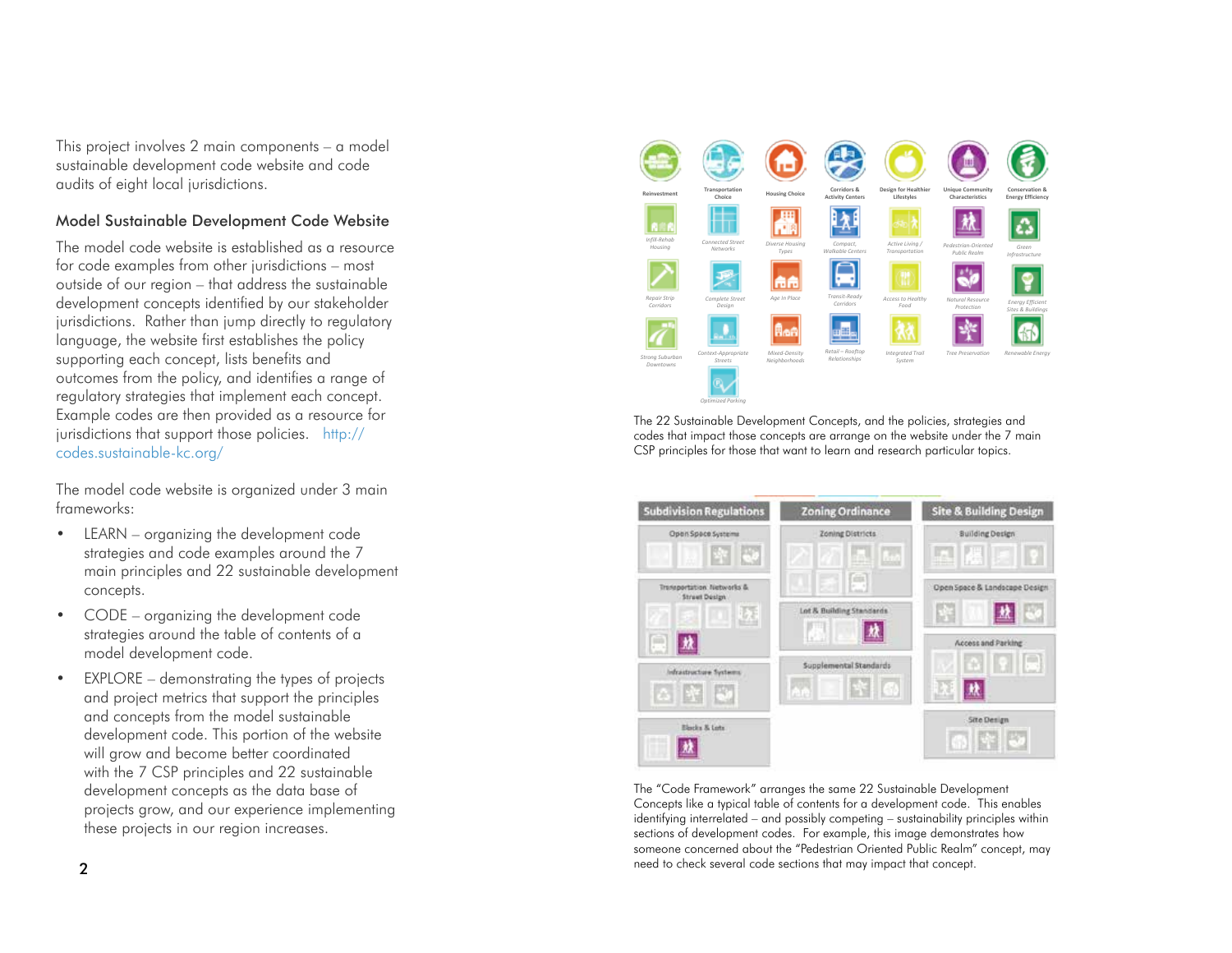

*Community Code Audit Example*

| <b>Approximent and Applicately</b>                                                                                                                                                                                                                                                                                                                                                                     | <b>CODE AMALYSIS</b>                                                                                                                                                                                                                                                                                                                                                                                                                                                                                                                                                                                                                                                                                                                                                                                                                                                                                                                                         | FOTOYIAL ACTION STEPS                                                                                                                                                                                                                                                                                                                                                                                                                                                                                                                                                                                                                                                                                                                                                                                                                                                                                                                                                                                                                                                                                                                                                                                                                                                                                                                                                                                  |
|--------------------------------------------------------------------------------------------------------------------------------------------------------------------------------------------------------------------------------------------------------------------------------------------------------------------------------------------------------------------------------------------------------|--------------------------------------------------------------------------------------------------------------------------------------------------------------------------------------------------------------------------------------------------------------------------------------------------------------------------------------------------------------------------------------------------------------------------------------------------------------------------------------------------------------------------------------------------------------------------------------------------------------------------------------------------------------------------------------------------------------------------------------------------------------------------------------------------------------------------------------------------------------------------------------------------------------------------------------------------------------|--------------------------------------------------------------------------------------------------------------------------------------------------------------------------------------------------------------------------------------------------------------------------------------------------------------------------------------------------------------------------------------------------------------------------------------------------------------------------------------------------------------------------------------------------------------------------------------------------------------------------------------------------------------------------------------------------------------------------------------------------------------------------------------------------------------------------------------------------------------------------------------------------------------------------------------------------------------------------------------------------------------------------------------------------------------------------------------------------------------------------------------------------------------------------------------------------------------------------------------------------------------------------------------------------------------------------------------------------------------------------------------------------------|
| Conventions to the primary traditation carrier for the<br>convention, basiles with realist to consider.<br>social grantee arms as adduction and cold<br>service and nasenham/instead relationship.<br>Continued Buries on Phrift, Coll up, a Higher<br>is selectic, productfuelly friends month convolute with<br>provide it does of actionship and commercial tales<br>For might skill be fourtheirs. | Broad a more of by Updave Serry<br>diversia. Sixual co the mototrotelity principles and<br>sum (darmlas). He brittering terms have been<br>The Jacquitt, Angel playedgeds your works it offlicted<br>to animiddly packeters in backed please as the<br>becaused for cutlishin project and board<br>The shifts to you a genety tongs of baseing<br>tage is and annual series, not see continue<br>all that in Initial is said the Part HD many<br>4 . Dramif Au 100 diskut is net sharts on<br>adveraging and question has realizable content.<br>and supported by promp profeting in the<br>Conceptuation Reg. of radio<br>4 Application HID is respective as plus seen grap<br>In station were needed address or waisting of<br>shorthern risks right to be trustrient. The Local<br>Toyotan Metri infialm privately arranged -<br>interded the light and disadjustment plansment for<br>Annancial statement igner after from<br><b>COLLEGE AND INCOME.</b> | In redding the contribuilty terms when the City<br>of Glasbrian studel concider the Silantra actions.<br>Equities the Palester-securities, accelering or<br>principals by four-a-metals criticists hand appointedly in-<br>By Cit <sup>+</sup> Biociples and Letiterates Development<br>Coleman music are appreciably blandbad at dai-<br>Disabilities, Cartanolaeos a Para as wall, making<br>the opportunity for traperting this constantion<br><b>CONTRACT</b><br>Northern and advanced that C.A showed to affect<br>amazine scala latitudings and ever in a cross<br>and collectin cartasts. Connelly the result<br>all costs activable transation as of<br>Fo attack for spink haracterstanding<br>depend that you of the trust industry<br>Criterian Kein, subditional design well<br>candifications for paidle-that lookship home.<br>attest tigers, hand issue title salary frame<br>ingnormancial for other exciters of his strong<br>continuing state in the United Streets<br>and also sing ideals for the MRI distinct team<br>sector, 7,747,000 Picks, the USS deturns<br>start phong'te Noted of policy, phones and daring<br>principal in a property for the Court of and<br>and process to trigitational (<br>1 Add facilities to induce an time publing and<br>building reconstructions productions for the 1482.<br>duties which compute allocal this way, be-<br>durations towered. |

#### *Community Code Audit Example*

The model code website is also part of a larger suite of on-line resources, including the Regional Indicators that help track our progress towards a more sustainable region with real time access to important data; a Natural Resources Inventory which includes highly refined data at various scales documenting existing resources and restoration opportunities that can allow natural systems to support development in our communities; and Envision Tomorrow and Visualization Tools that can help program and implement concepts within specific contexts. This suite of resources is intended to promote LOCAL ACTIONS, with IMPACTS ON PLACES, that produce REGIONAL OUTCOMES.

#### Code Audits

Eight of our stakeholder jurisdictions also participated in a code audit – evaluating their development code against the 22 sustainable development concepts. To initiate this process, each prepared a "policy profile", ranking the sustainable development concepts from a 1 – high priority, to a 4 – lowest priority. This profile gives an order of magnitude gauge on which issues are most relevant to each community's context and current planning priorities, and it helps tailor an action plan for code updates to each jurisdictions needs.

Evaluating how development regulations impact sustainability goals requires a two-part analysis. First, consider whether the regulations present barriers – provisions that prohibit or limit the application of "best practices" towards any specific sustainability objective. Second, and perhaps most importantly, consider how effectively the regulations limit, close loopholes or prohibit other competing practices that undermine broader sustainability issues. This two-

part analysis can result in a more integrated code by identifying where the development code is strong, silent, or weak on certain principles, and identifying where some sections may undermine other related principles and concepts.

Each community code audit is organized under the 7 key principles for sustainable development: Reinvestment; Transportation Choice; Housing Choices; Corridors and Activity Centers; Design for Healthy Lifestyles; Unique Community Characteristics; and Resource Conservation and Energy Efficiency. Under each topic, the reports contain:

- Principles & Concepts- a summary of each Principle and how the Sustainable Development Concepts impact common sustainability metrics for comprehensive planning and development;
- Opportunities and Applicability –a quick observation of how the each Principle and the supporting Concepts could apply to the jurisdictions' physical and planning context.
- Code Analysis Analysis of how well the development code relates to each concept and typical regulatory objectives, including identification of barriers or loopholes.
- Potential Action Steps Options to consider for future updates to the regulations (note: more information and examples of these action steps can be found on the Model Sustainable Development Code website.)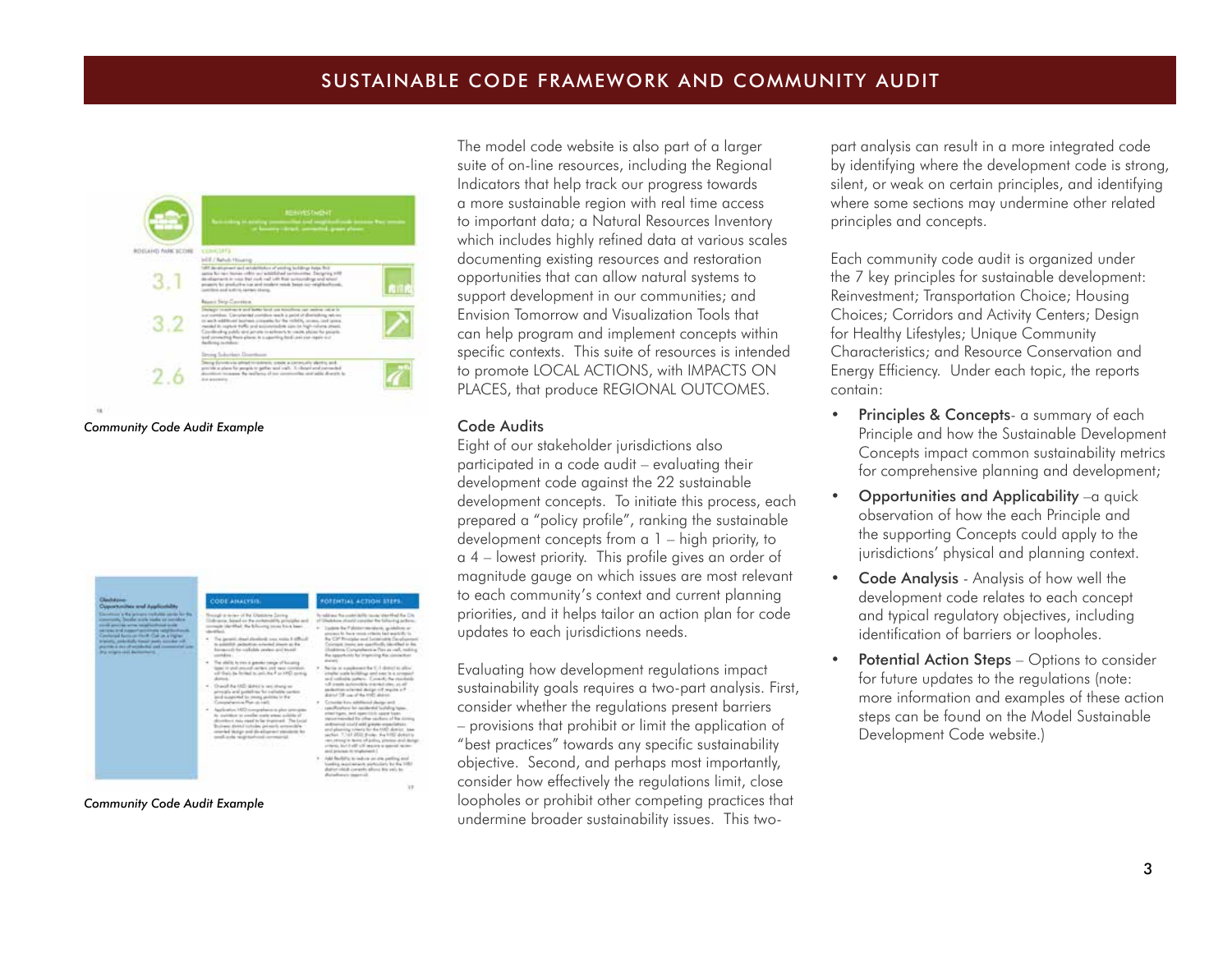An action plan is provided to each jurisdiction that prioritizes some of the potential action steps based on those that are most easily achievable under the cities current plans and policies (as opposed to those that need broader programs and community input to support them) and those that are most aligned with the cities "policy profile" filled out at the beginning of the audit process. A section by section list of raw comments used to evaluate the code, guide the analysis and determine the rating is included as an appendix to this report. These sections can be used by staff to help prioritize potential action steps, address emerging issues, and improve the Codes performance on certain sustainability concepts.

This Final Report is a summary of trends reflected across the 8 jurisdictions, including common impediments, typical "quick fixes" and the major significant code and policy issues that our region needs to address more effectively.



*Summary of Community Code Audits - By Topic*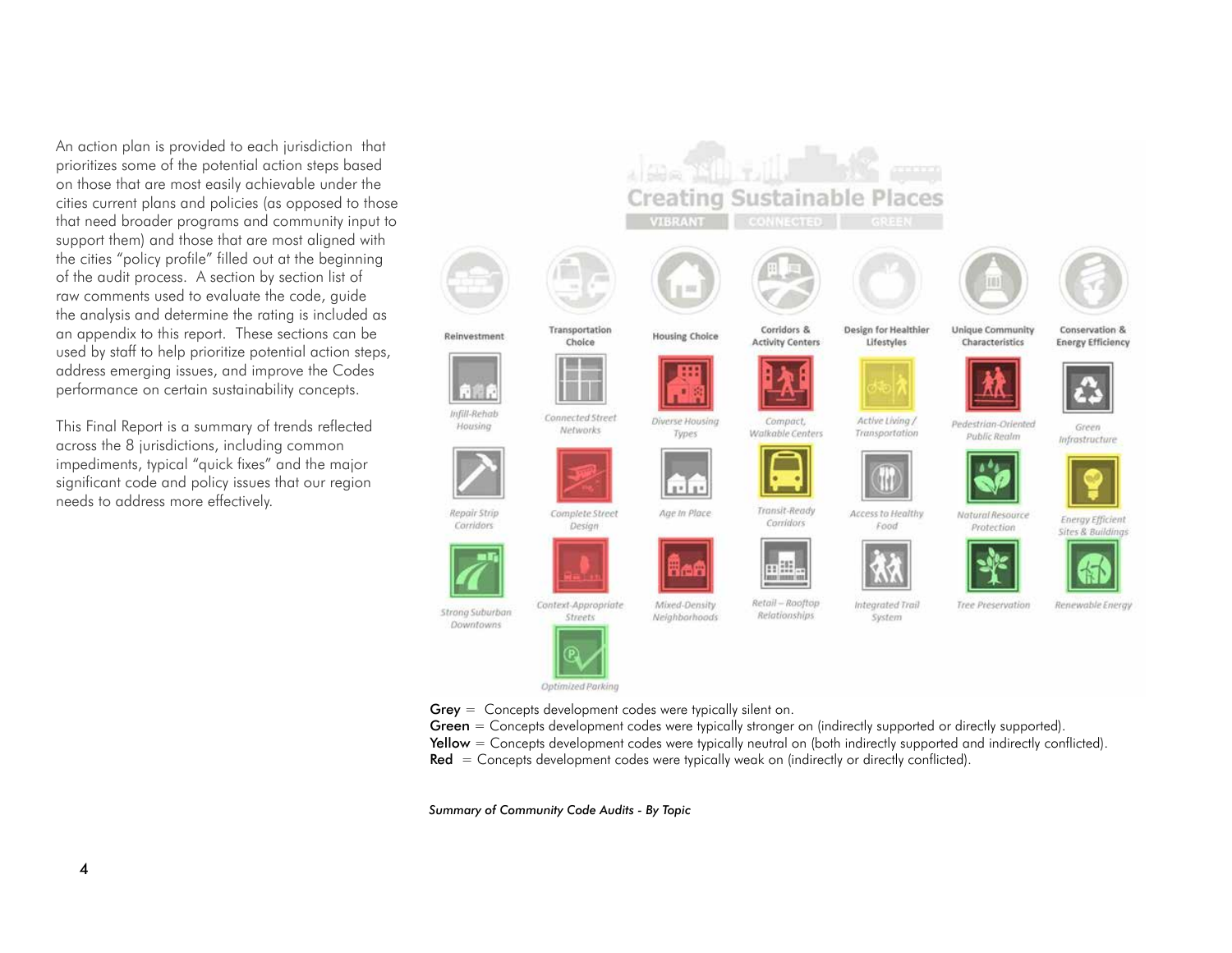#### TYPICAL QUICK FIXES

The action plans of the code audits organized each jurisdictions priority issues into short-term and longterm actions. The short-term actions or "quick fixes" were things the jurisdiction could accomplish with very little additional policy reform or community discussion and which did not need significant code restructuring. These involved policies and strategies that were already broadly supported by the community, things that added new options already reflected in the market place, or things that simply coordinated conflicting provisions in the current regulations to remove impediments.

#### Flexible Parking(Optimized Parking)

Flexibility in parking was often needed and can typically be very easily incorporated into regulations through a broad range of strategies, which included:

- Count on-street parking, and design streets for it.
- Give credits or reductions for development patterns that support walking, biking or transit.
- Improve the context, criteria and procedures where shared parking is permitted or required.
- Reduce the parking minimum (or eliminate it), implement a parking maximum, or have a cap that requires design mitigation.
- Give more administrative discretion for "optimal parking" through waivers.

#### Street Trees / Landscape Standards (Pedestrian Oriented Public Realm & Tree Preservation)

Although Pedestrian Oriented Public Realm scored particularly low among jurisdictions, most codes at least demonstrated intent to value and preserve trees, and a willingness to promote "street trees." However, the intent was frequently undermined by conflicting provisions in landscape, streetscape or street design sections. Often this involved improper identification of species or improper location – particularly regarding street trees, and lack of specifications for survival of landscape investments. Trees – and particularly street trees in strategic locations, can be a low-investment / high return strategy that can improve even the most car-oriented or pedestrianhostile areas in the short term. (See "Street Design" under the Common Impediments section for more details.)

#### Accessory Dwelling Units (Diverse Housing Types)

Enabling accessory dwelling units (detached or attached) – whether in specific or limited locations, or through conditional or administrative permits is a simple way to increase the density with very little impact on the scale and character of existing neighborhoods. While any housing policy and code strategy must be very specifically tailored to the jurisdiction and neighborhoods where they would be implemented, codes that enable this housing option are quite simple. Most jurisdictions had areas where this approach is a viable strategy to provide housing options to meet market and demographic shifts.



*Pedestrian Oriented Public Realm*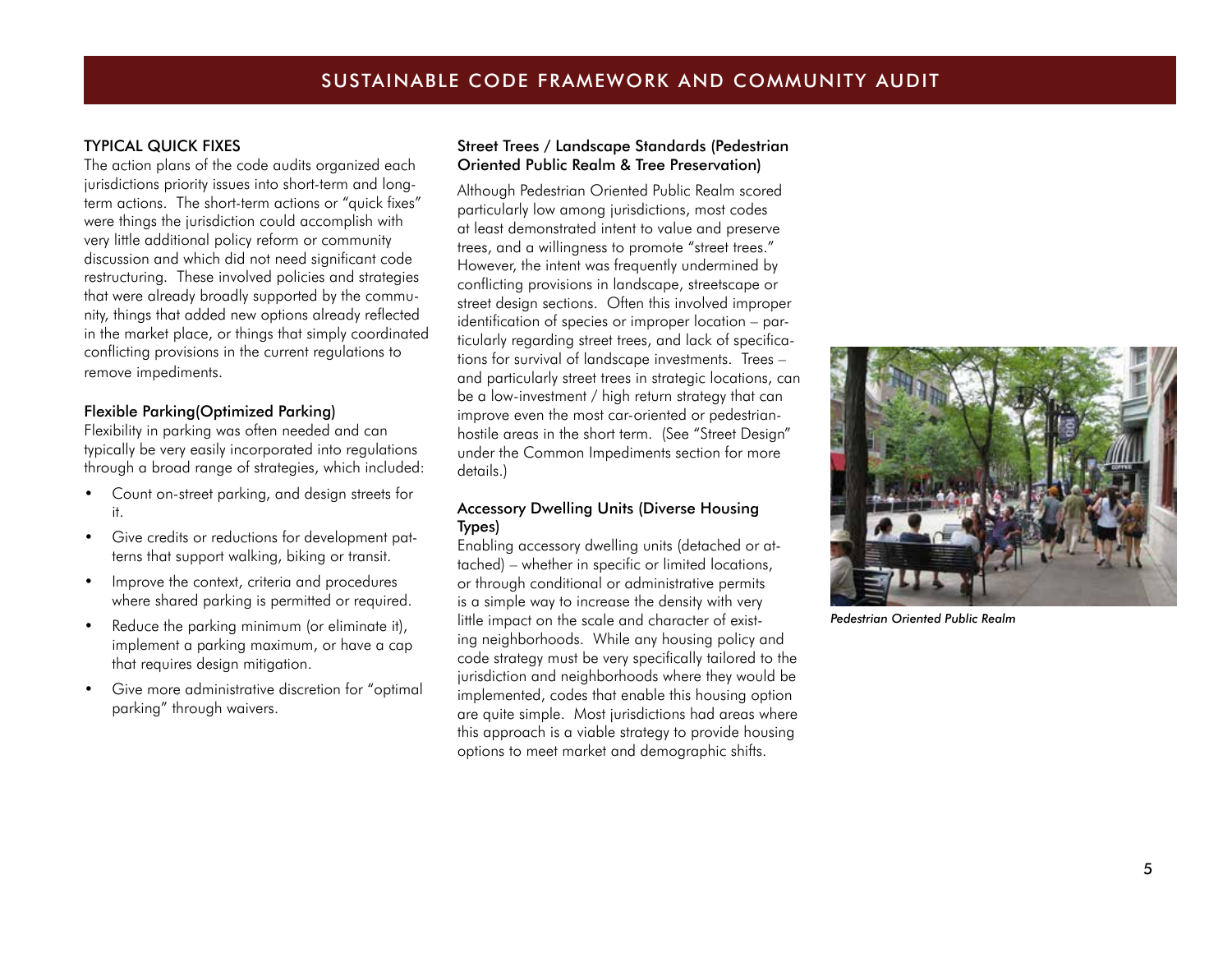

*Mixed-use*



*Integrated Uses*

Planned Districts (Compact, Walkable Centers)

Over-reliance on planned districts to create sustain able development practices is part of our larger and more significant code issue discussed later. However some easy updates where often recommended to improve the current use of planned districts. Too often these districts reflected "standard-less districts", where the absence of standards and the reliance on an applicant-supplied development plan is perceived as permitting flexibility and at least enabling the sustainable development concepts to be executed. However, these districts are as likely or more likely to lead to development that conflicts with sustainable development concepts, than further them. Unguided use of planned districts often results in narrowly-fo cused projects, internal orientation with little broader public benefit, or simply get used as an "end run" around the otherwise applicable regulations. An easy fix to this is to better tie the use of planned dis tricts more specifically to the cities specific planning policies, then introduce sustainable development concepts as a prerequisite to using the district, and/ or set some basic default standards that the flexibility in the plan must equally or better meet. Not only will this improve the results from a "sustainable develop ment" perspective, but it increases the expectations for applicants and decision-makers in this sometimes too-vague process. A further level of improvement is to tie the use of planned districts to a more refined neighborhood, area, or specific plan scale that can provide better context-specific guidance and serve as a better bridge between the broader public benefits and the privately driven development plan.

#### Food Production (Access to Healthy Foods)

Most codes addressed "agriculture" uses in some manner, even if it was simply a holding zone for larger lot or rural but urbanizing areas that are a remnant of past growth scenarios. Yet somewhere between the scale of agriculture on a farm, and the accessory use of growing tomatoes in the back yard (which needs no regulatory approach), lies a wide range of small- to intermediate-scale food produc tion activities. At least acknowledging in use tables that food production can occur at a variety of scales and in a variety of contexts (some even indoors), can allow these emerging uses to be more explicitly enabled in a variety of appropriate contexts.

#### Site-scale Energy Systems (Renewable Energy)

Site-scaled renewable energy systems are begin ning to hit the market at increasingly affordable and productive methods. Some jurisdictions already have provisions that address these topics, and others were silent to it (perhaps in a way that implies these uses could simply be "accessory" uses when implemented at the smallest scale). Further, for those that have included ordinances that address these strategies, emerging techniques may require that we continue to revisit codes and there are many models and examples available (see Model Code website and MARCs broader initiative on renewable energy).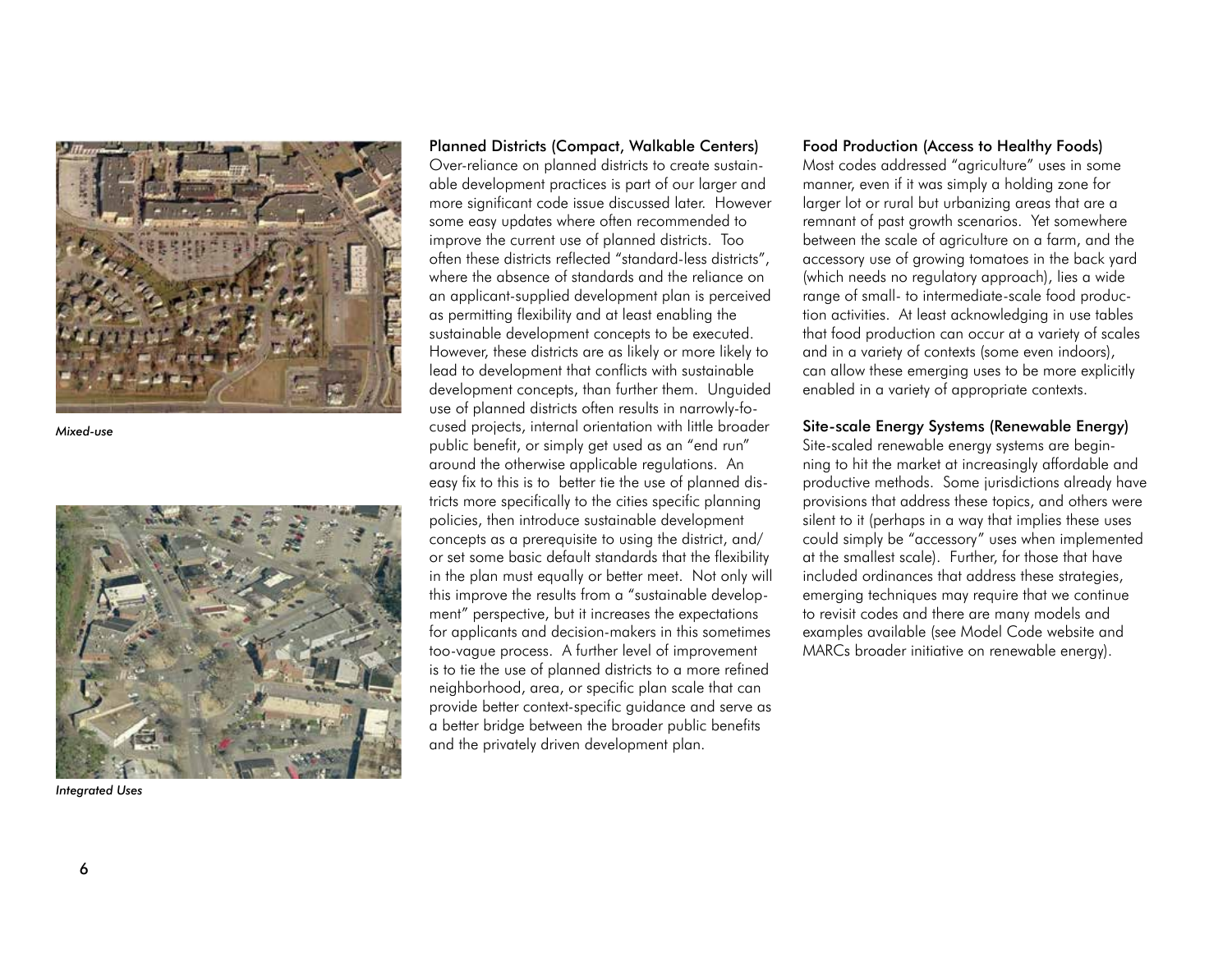# SUSTAINABLE CODE FRAMEWORK AND COMMUNITY AUDIT



*Active Public Realm*

#### Sidewalks (Pedestrian Oriented Public Realm & Complete Streets)

Many development codes included city-wide sidewalk standards, often with a minimum of 4' in neighborhoods or 5' generally. While this is an improvement over having no standard or building streets without sidewalks, the appropriate sidewalk design can often not be expressed as a city wide standard. Typically, 5' is the bare minimum to allow people to walk side-by-side. Further, it may be completely insufficient in areas where more walking is encouraged (8' or 12' minimum will be necessary here), or areas where more social activity is desired (20' or more is necessary here). In addition, many of the city-wide standards would say nothing to the actual design and location of the sidewalks, whether it was buffered from moving lanes of traffic by on-street parking or landscape strips, or whether street trees are part of creating a pleasant place to walk. Adjusting these requirements for (a) the planning context; and (b) the street-type, can be an important improvement on city-wide sidewalk design standards.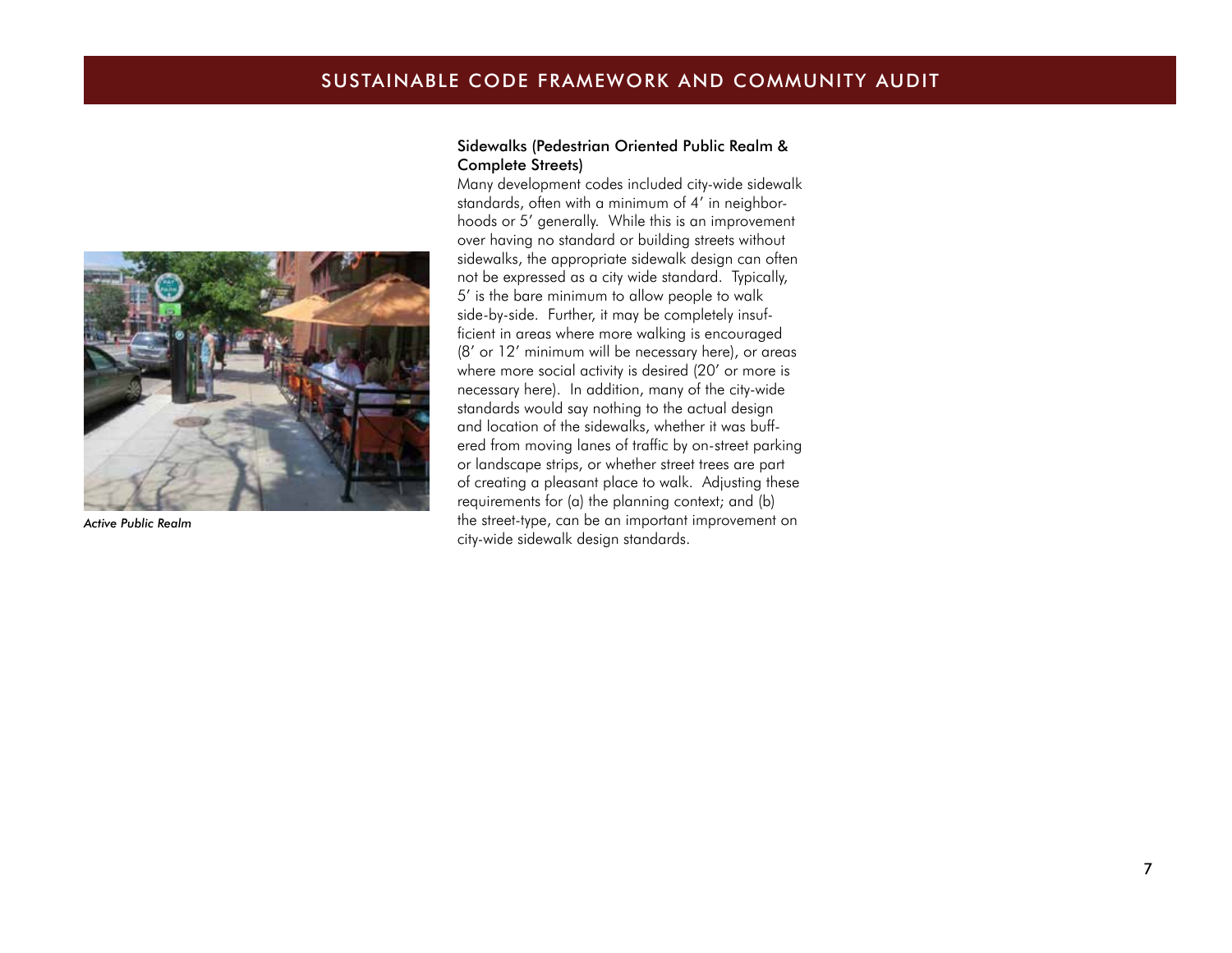#### COMMON IMPEDIMENTS

The jurisdictions as a whole score particularly low with respect to code provisions addressing street design, creating compact, walkable centers and housing choices. These scores reflect a more complex regulatory issue that may require further scales of planning, deeper policy discussions, or more comprehensive restructuring of our codes. However, these are perhaps the most significant sustainable development issues for our region and deserve more focused attention.

#### COMMON IMPEDIMENTS – STREET DESIGN

Although many jurisdictions plans, policies and even intent statements in the regulations speak to "complete streets" or "multi-modal" transportation goals, the design standards in the regulations typically do not reflect best practices. There is certainly a question of how great an impact the development regulations have on street design (i.e. a built-out community may not build or replace streets through the development code and development review process, but use other design standards outside the code); however, street design standards in development regulations are a common impediments to the Transportation Choice principle of the Creating Sustainable Places program. The typical impediments include:

- Lane Widths 12' wide standard
- Focus on Functional Classification
- Prioritizing vehicle flow (corner turn radius, turn lanes, site access lanes
- Prohibition on street trees

#### Lane Widths – 12' wide standard

Most development codes start with the assumption that 12' wide lanes are "standard," and they apply this to all kinds of streets in a variety of contexts as a minimum. The reality is that 12' wide lanes are appropriate only on higher-speed, free-flowing, principal arterials streets where speeds over 45 mph are expected; they are not appropriate for a most city contexts – especially neighborhoods or walkable activity centers where slower speeds of vehicles are essential to allow cars to mix safely with pedestrians and bicycles. 12' wide lanes undermine this fundamental principle of multi-modal street design. In our limited right-of-way space, a foot or two matters when we are trying to find space for wider sidewalks, on-street parking and street trees. Lanes as narrow as 9' and 10' work perfectly well in these contexts (as is even acknowledged by the American Association of State Highway and Transportation Official (AASHTO) design manual, a guide for state highways often used by cities for designing city streets). When 9' or 10' lanes are applied to multiple lanes, this can help us capture coveted space for things that make people comfortable, while also taming the speed of cars. Any environment where we want vehicle speeds operating below 45 mph (i.e. especially all neighborhoods and walkable centers where speeds below 25 mph are desired and posted), should have 9' – 11' lanes instead of 12' lanes, even according the AASHTO design guidance.

#### Focus on Functional Classifications

Simple approaches to traffic engineering (moving more cars quickly) organize our streets based on "functional classifications" – Arterial, Collector and Local streets. While this works as a logical concept for organizing the function of our street network,



*Lack of Street Design*



*Complete Street Design*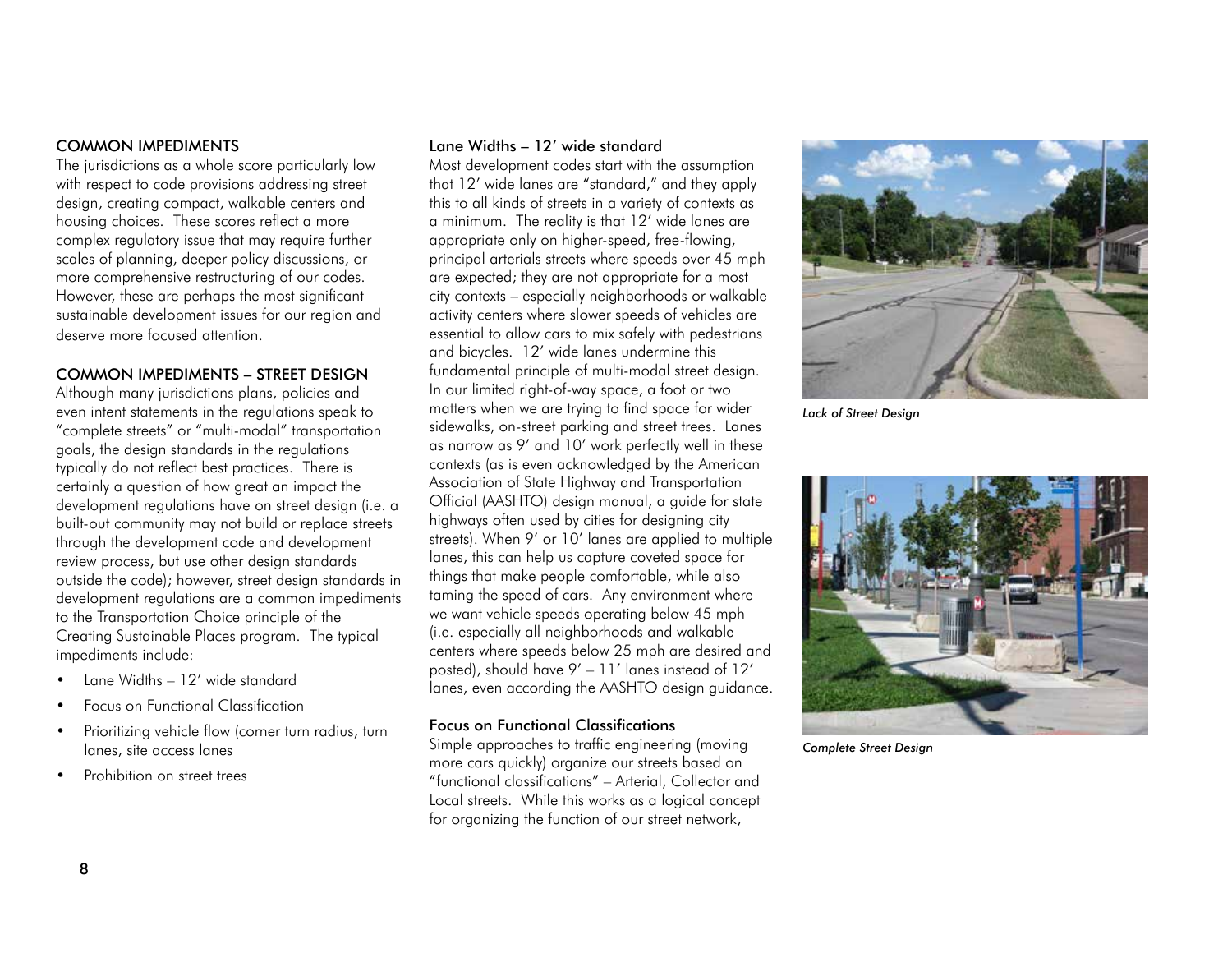it is a poor tool to guide the actual design of our streets on specific segments. Most development regulations simply base standards on functional classifications. This misses a significant opportunity to coordinate transportation investments with the abutting land use and development patterns, and to promote the essential urban design role that streets play in building valuable places and neighborhoods. Rights-of-way – the spaces between buildings and sites – are the largest component of our public realm and the design of this space has a significant role in creating the character of places. The model code examples collected for this project demonstrate a better way to use the "functional classification" system to plan networks, but then apply a wider variety of "street design types" to actually invest in streets appropriate to the context.

#### Prioritizing Vehicle Flow

Related to the above two significant impediments, all of the development codes that were reviewed reflect a priority for vehicle flow in street design and site design standards, often above all other interests. This priority needs to be questioned – particularly within neighborhoods and walkable centers where our planning policies and development investments are based on a different priority. Things like required turn lanes, larger curb-return radius, driveway access standards, and internal driveway, circulation, and parking lanes standards reflect prioritizing vehicle flow. All of these standards will compromise the interests of people on foot and on bikes, result in more space dedicated to cars and leave less space dedicated to civic spaces for people.

#### Prohibiting Street Trees

Many development codes are either silent to or prohibit street trees in the interests of efficient street design (perceived lower maintenance) or reducing conflicts with utilities. This is misguided. Not only are these interests not clearly served by such a policy, it misses the significant role that street trees play in sustainable development – everything from filtering and infiltrating stormwater, increasing comfort for pedestrians, and increasing property values. (see "Typical Quick Fixes" discussion on street trees). Further, some codes that promote street trees require them to be out of the right-ofway, or prioritize utility placement over street tree locations. This undermines the performance and impact of street trees. Trees and utilities need to be carefully planned to peacefully co-exist and our most resilient, sustainable places demonstrate how to do this. Street trees are one of the lowest cost – highest return urban design investments a city can make. (See Focus on Functional Classification discussion; a variety of street design types also enables a more specific standard for different street tree types and locations for different streets.)

#### COMMON IMPEDIMENTS – "PLACE-MAKING"

Over many years, and the last decade in particular, the planning profession has awakened to the fact that our historic "use-based" focus to regulating development is not always appropriate for our increasingly complex development environment (emphasizing the use of land and assuming districts of the same or similar uses). When "place-making" is the focus of our planning policies, the integration of neighborhoods and walkable centers to create more valuable places should be the goal. Most of the development codes reviewed reflected at least



*Impact of No Street Trees*



*Impact of Street Trees*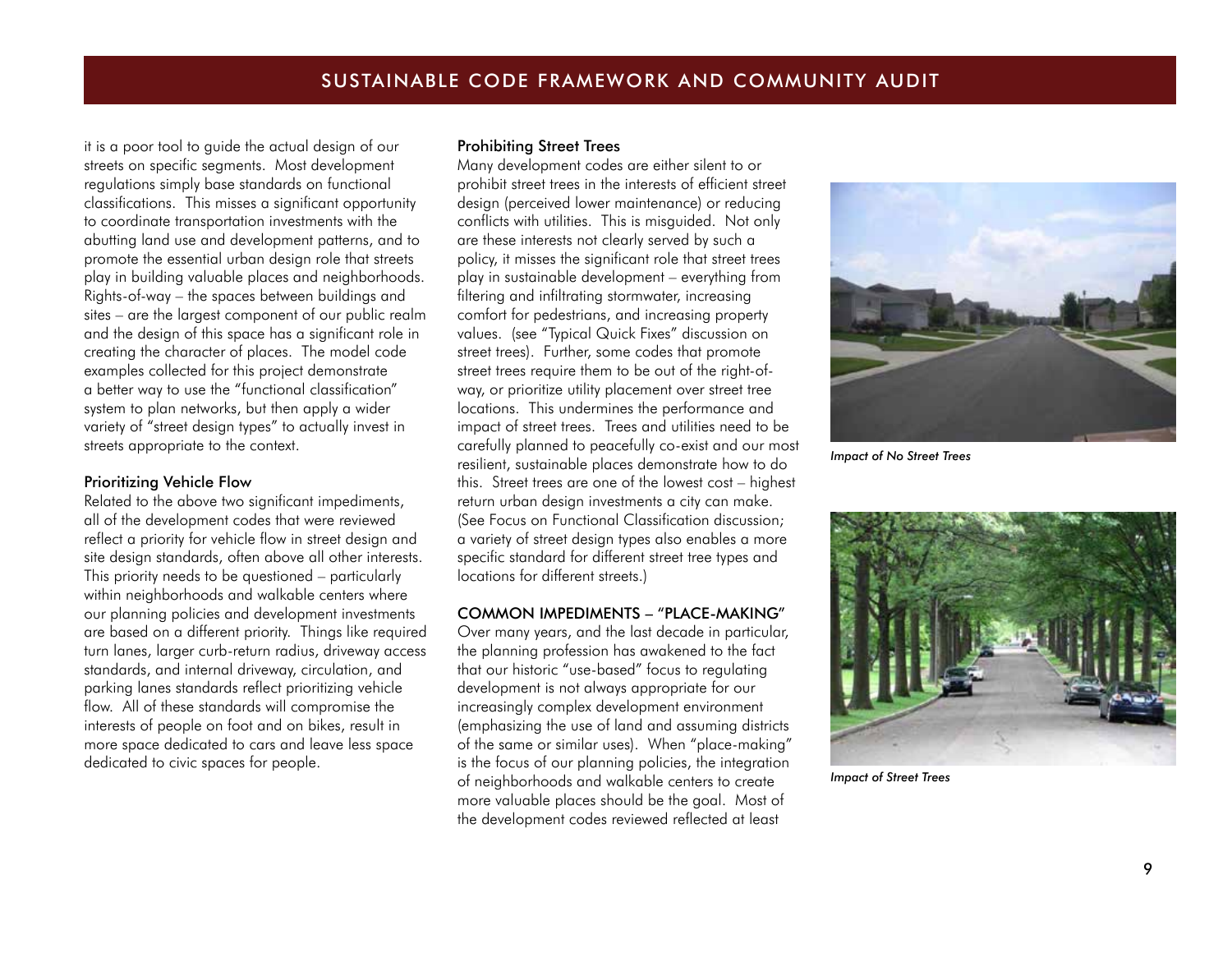

*Hardware Store - Large Scale*



*Hardware Store - Small Scale*

some acknowledgment of this fact, but they were weak on the nuances of making places or prohibiting practices that undermine "place making". The typical impediments to the Corridors and Activity Centers principles of the Creating Sustainable Places program include:

- Focus on use / Silence on scale
- "Mixed-use" vs. well-integrated uses
- Over-reliance on planned districts.
- Lack of public realm and streetscape standards (placed for people, prohibit or administrative burdens on sidewalk activities.)

#### Focus on Use / Silence on Scale

Even when regulations encouraged a more integrated approach to permitted uses, they often did not acknowledge where the true impacts of different land use scales result from – the scale of the use. Use-based standards are famous for at once being too specific (drawing distinctions between similar uses where there is no difference) and too vague (ignoring distinctions between the same use where there are significantly different impacts.) To make up for this, development codes often layer on design standards aimed to mitigate assumed impacts in a variety of contexts, which run the risk of working well in few contexts. An alternative strategy is to become more general with the types of uses (i.e. "retail" instead of "hardware store"), but more specific with the scale of use (i.e. "neighborhood retail" vs. "warehouse retail") With this approach, eligible land uses can be more appropriately keyed to different zoning districts and contexts.

#### "Mixed-use" vs. Well-integrated Uses

Most codes did reflect at least a basic understanding the benefits that a less use-focused approach can bring, and enabled a "mixed-use" district. However, most of these seemed to assume that simply mixing uses was the end goal. Codes may have enabled multiple uses, but frequently did not express even policy guidance for an appropriate range of uses – a list of ingredients rather than a recipe which can lead to lower expectations during implementation. Further, related to the "scale" issue, it is not simply mixing uses that is the planning goal to begin with, but rather a compatible integration of complimentary uses where each one contributes more to the vitality of a place, than were the use in isolation. Many of the historic models that we are trying to emulate with mixed-use regulations, are actually a compilation of many single-use districts – just applied at a much more refined block scale and with a focus on how well the multiple zoning districts relate and support each other. The model code examples collected for this project demonstrate how mixed-use districts can better prescribe outcomes and/or how multiple compatible zoning districts can better relate and support each other through policy guidance and intent statements.

#### Over-reliance on "Planned Districts"

Related to the two previous issues, most codes rely on "planned" or flexible zoning districts to make up for these deficiencies. Most often these planned district applications come through discretionary review processes. While this technically makes up for any deficiencies in specifying better "placemaking" standards in our development regulations and at least enables projects, it does not necessarily raise expectations. These processes can be time-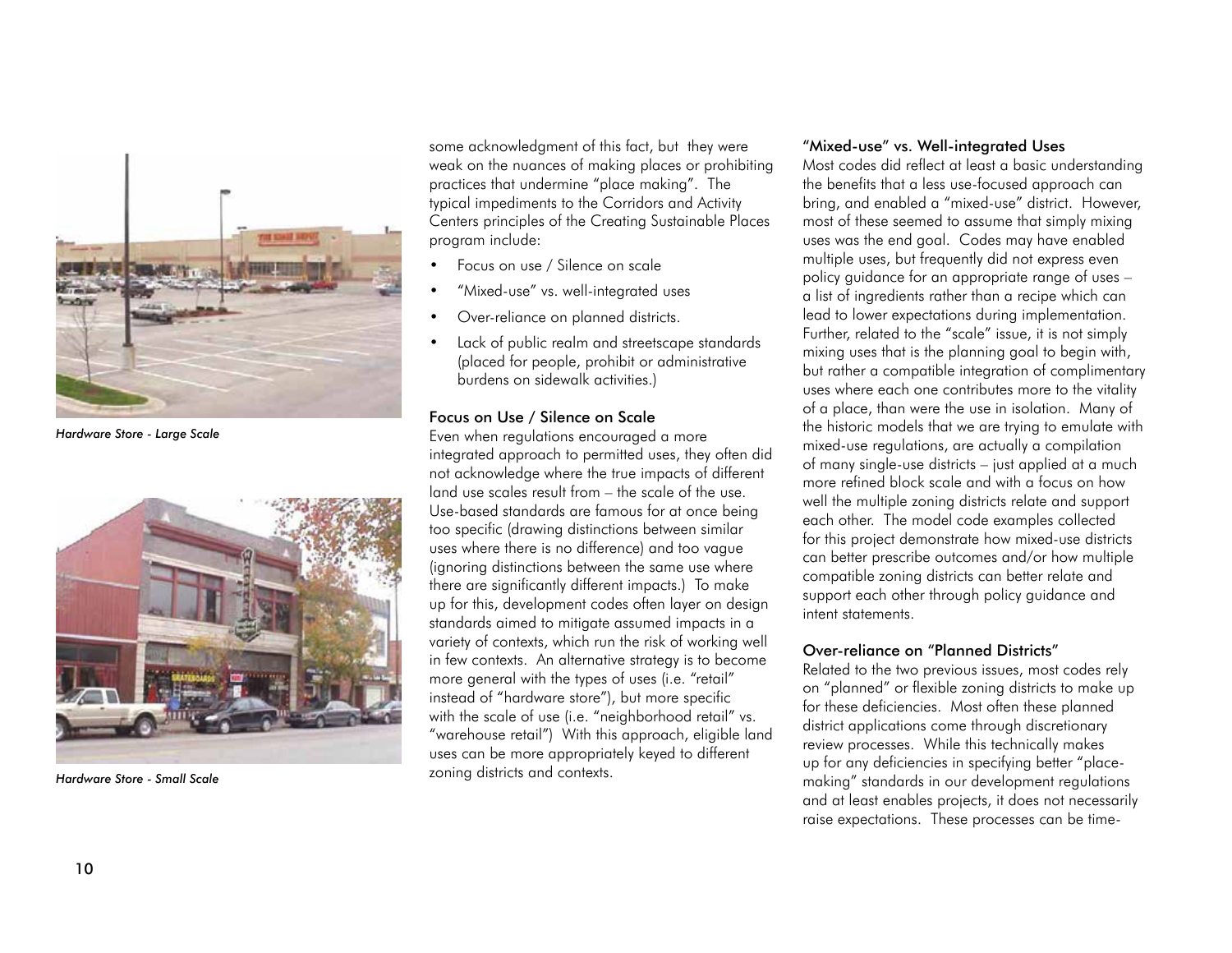# SUSTAINABLE CODE FRAMEWORK AND COMMUNITY AUDIT



*Designed Street & Public Realm*



*Designed Public Realm*

consuming and costly, reflecting another separate impediment to sustainable development – particularly when the outcome is not assured. Beyond this uncertainty, many of the planned districts lack default standards or clear planning criteria on how this flexibility is to be used for greater public benefit. The outcomes are just as likely not to support the planning policies of the jurisdiction or specific context as they are to support it. Ultimately, rather than doing broader community or area planning to support innovative development for a particular context, the planned districts are at risk of being an "end run" around the development standards through site designs posing as "plans."

#### Lack of Public Realm and Street Design **Standards**

As mentioned in the Street Design discussion, most regulations lacked the variety of street design types necessary to build valuable places. This is particularly crucial where "place-making" is a goal, as these streets serve as the social and civic heart of these places first, and a means to get to that place secondarily. Having standards for this special type of street and social place – even if it only applies to a block or two in the community, is a critical place-making and economic development tool. Further, many codes also reflected impediments to capitalizing on this space – either prohibiting, or limiting through cumbersome administrative procedures, the use of this space for leisurely or business activities such as sidewalk sales or sidewalk cafes.

#### COMMON IMPEDIMENTS – HOUSING **CHOICES**

There has been much discussion in the planning profession regarding our changing demographics. The twin tides of aging populations and Generation Y coming of age impacts planning and development – particularly in terms of their housing needs and where they prefer to invest in housing. Although it is impossible to predict exactly where the market will go on this topic, and most agree that more options is at least the first strategy to deal with this uncertainty. However for years our housing industry and our development codes have reflected the market bias that housing most often meant "single family homes" – weather in a neighborhood or a subdivision, and anything else was an alternative. This history lingers strongly in our development regulations, and presents many impediments to the Housing Choices principle of the Creating Sustainable Places program. The typical impediments include:

- Over-reliance on Density
- Silence on small-scale, mutli-unit housing
- Lack of neighborhood design / streetscape standards.

#### Over-reliance on Density

Most zoning districts use "density" as the most significant regulation for housing. The assumption is that common densities will deliver compatibility. While this may have been true during recent homebuilding era, it belies the physical patterns of most of our older neighborhoods. This strategy may not be well suited to meet the housing needs of the coming demographic shifts. Further, over-reliance on density gives false comfort that it will yield the sought-after "compatibility." Density is an abstraction – it is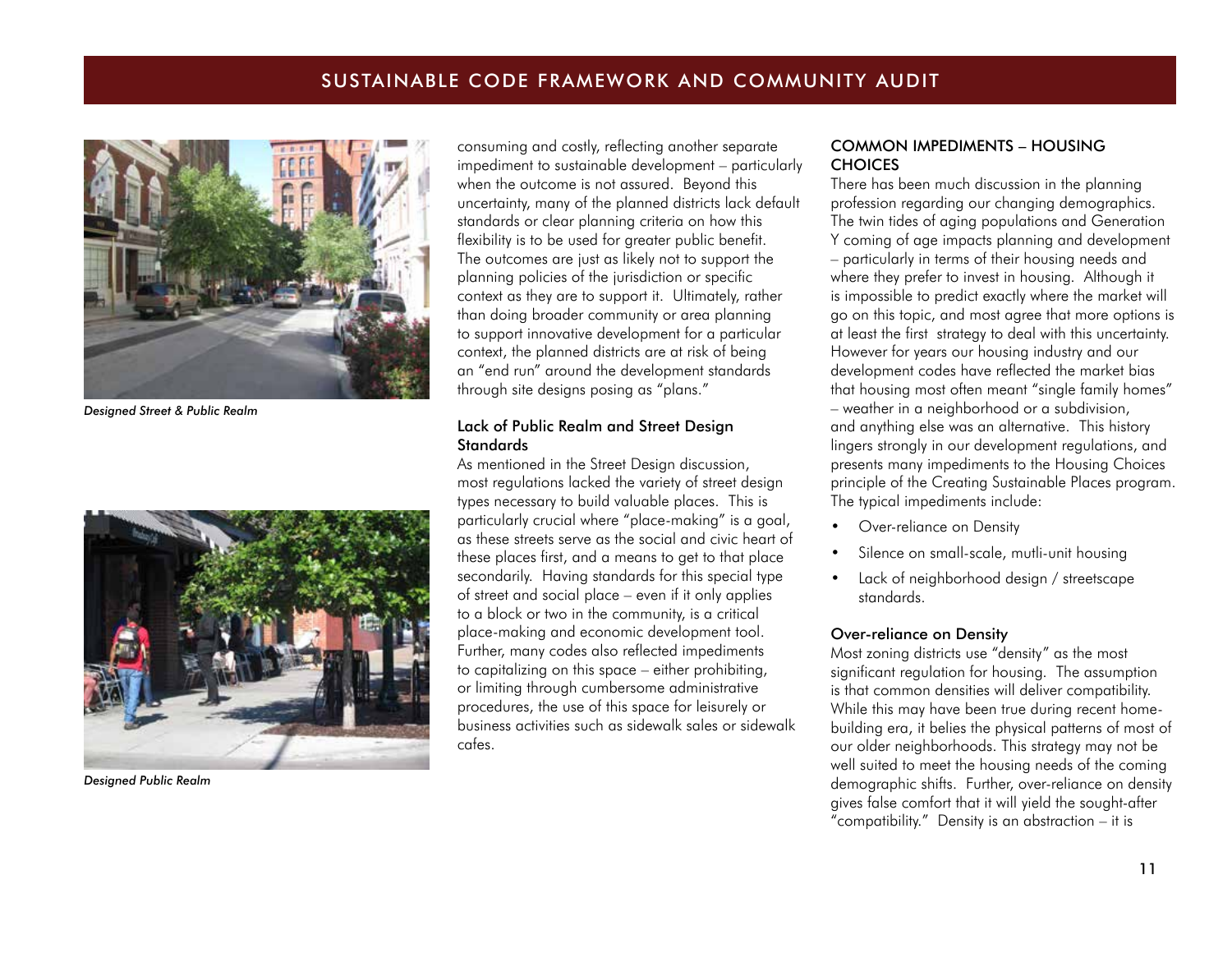calculated in "dwelling units per acre, and gives no indication to the size of the dwelling unit, the type of dwelling unit, the character or design of the dwelling unit, or the number of people (impact) of the dwelling unit. While other standards in development codes may answer some of those questions, for areas where housing choices are desired, these are answers to all of the wrong questions. Rather "housing choice" is the compatible flip-side to walkable places. Sustainable development practices need to put more people in close proximity to walkable places or transit stops, and do so with a neighborhood design approach that mixes a wider range of housing types into a compatible and valuable neighborhood pattern. Development regulations relying too heavily on density eliminates many potential projects even before some of these more important questions can be answered.

#### Silence on Small-scale, Multi-unit Housing

Related to the above issue of over-reliance on density, most development codes were silent on the smaller-scale multi-unit housing options. By relying solely on density there is a built-in but hidden bias against these smaller scale housing options that fit well in neighborhoods and are reflected in our traditional neighborhood building patterns. By eliminating this option by code, we have erased these types of projects from our portfolio of housing. This stems from two built-in biases: (1) anything that is not "single-family" is "multi-family" (except for "duplex") and (2) multi-family is regulated by density and buffers. As a result, in order to get a critical mass to make a project work, any housing alternative needs a larger land area, yet is constrained by artificially low densities (again in the name of compatibility). The end result is that project aiming to give a

housing alternative become very large in scale ("apartment complexes"), reinforcing the justification that they need to be buffered from adjacent areas. Meanwhile, one of the greatest benefits of density – placing people closer to amenities and transit, in walkable patterns, is eliminated, and an entire group of smaller-scale, multi-unit building types that are quite compatible with neighborhoods are eliminated. The model code examples collected for this project demonstrate how returning to a "housing type" approach can balance the interests of compatible density and compatible neighborhood design.

#### Lack of Neighborhood Design / Streetscape **Standards**

One way to increase housing choices is to create "mixed-density" neighborhoods – an area where a variety of housing types can be found in the same neighborhood, sometimes even on the same block. The "building type" approach to regulations above is part of the strategy to implement such a policy. However, the most effective way to allow a range of compatible (or even incompatible) building types to mix is to improve the public realm. That is the reason people are attracted to a neighborhood, and the benefit of a quality public realm often allows people to ignore or not even notice other smaller or perceived issues brought on with more choices. The neighborhood design and streetscape design standards are an essential part of presenting broader housing options – whether along a block, within a neighborhood, or simply expanding options throughout a community. Standards for neighborhood streetscapes, open spaces (whether public or common) and how buildings relate to these spaces will help introduce a broader range of choices into the community.



*Small Scale / Multi-unit Housing - 8 DUs per Acre*



*Small Scale / Multi-unit Housing - 35 DUs per Acre*



*Small Scale / Multi-unit Housing - 60 DUs per Acre*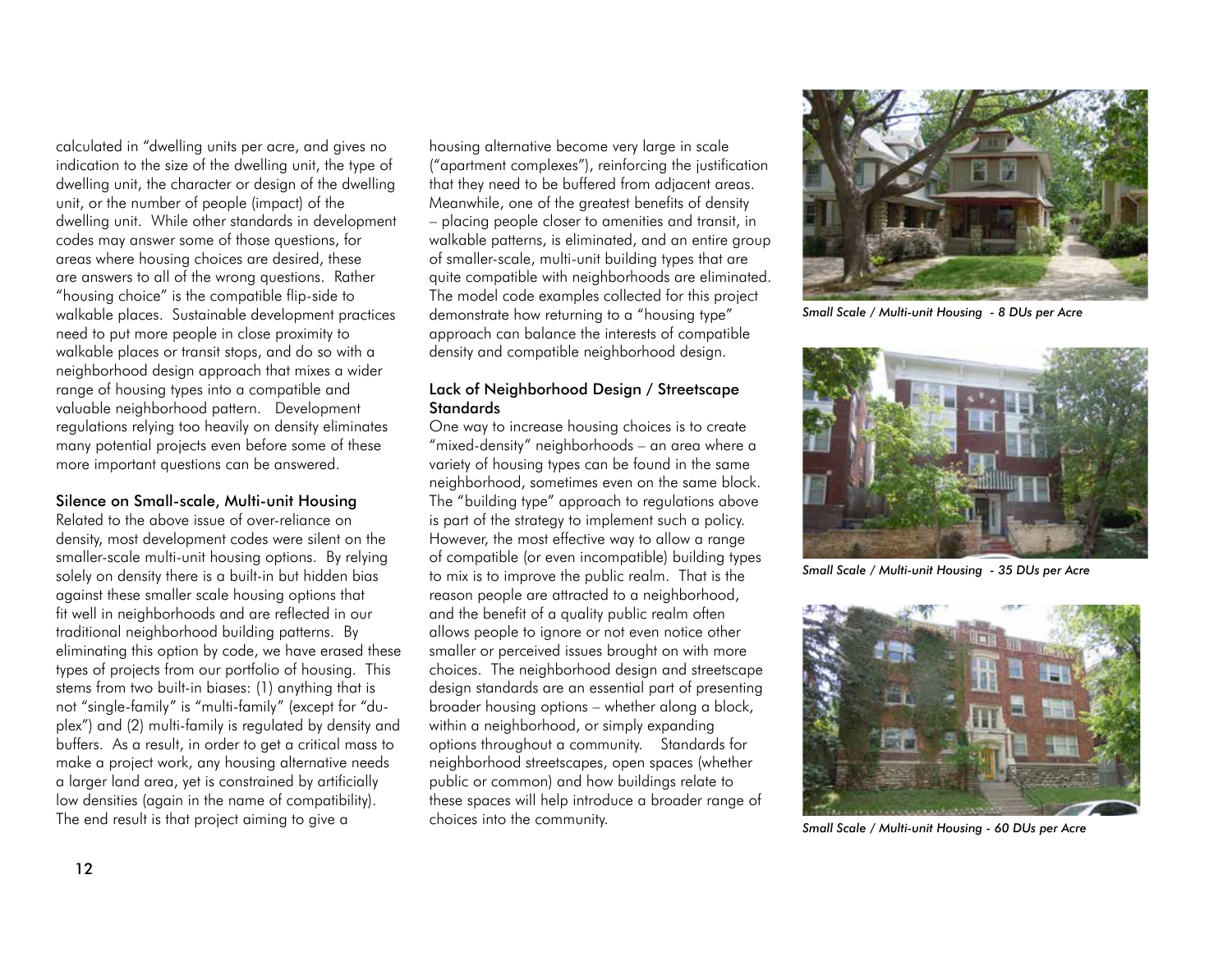#### SUMMARY

The Creating Sustainable Places initiative is based on 7 well-established, and widely endorsed principle on how to build "Vibrant, Connected, and Green" communities. The regional sustainable development plan also presents options that can lead us to better economic development, increased return on public investments, and better environmental performance if we invest collectively under these principles. However, our region is wide and diverse, and each jurisdiction serves a different role in this vision.

The Model Sustainable Development Code and Community Code Audits are part of our evolving discussion on these critical issues. The model code website provides examples to help jurisdictions consider what is right for them. This resource should continue to evolve and grow as our discussion and experience with these issues grow.

Further, the code audits and this summary report provide an objective critique of our development regulations. There are many common impediments that reflect our tendency to borrow regulatory approaches over time – even when they don't work or don't achieve our planning goals. These impediments need to be removed for us to progress as a region.

However each jurisdictions' response needs to be based on their own policies and their unique context – and strategies will likely differ based on their many different contexts and many different types of places they are planning for, even within their jurisdiction. The observations and recommendations in this report and project are not silver-bullet solutions, but are part of our growing awareness of the impact of development regulations on the types of projects we build, and their impact on our sustainability goals.

# TYPICAL QUICK FIXES:

- Flexible parking standards
- Accessory dwelling units
- Street trees
- Improve planned districts
- Small-scale food production
- Site-scale renewable energy systems
- Improved sidewalk standards

## COMMON IMPEDIMENTS:

- Transportation Choice: Street design
- Compact, Walkable Centers: mixed-use development
- Housing Choices: density standards and housing types